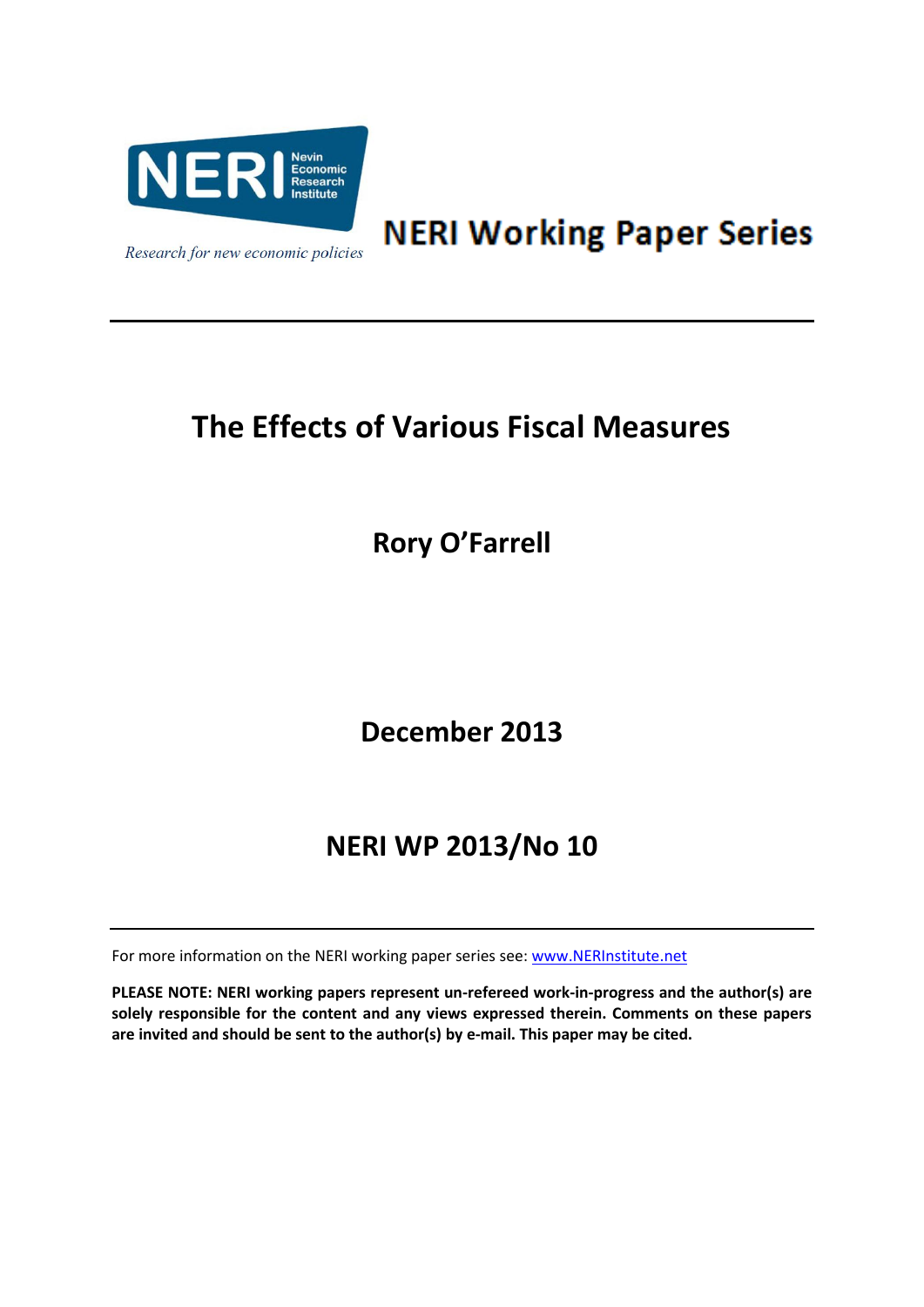## Nevin Economic Research Institute (NERI)

31/32 Parnell Square Dublin 1 Phone + 353 1 8897722

Email: info@NERInstitute.net Web: www.NERInstitute.net

**Carlin House** 4-6 Donegall Street Place **Belfast** BT1 2FN, Northern Ireland Phone +44 28 902 46214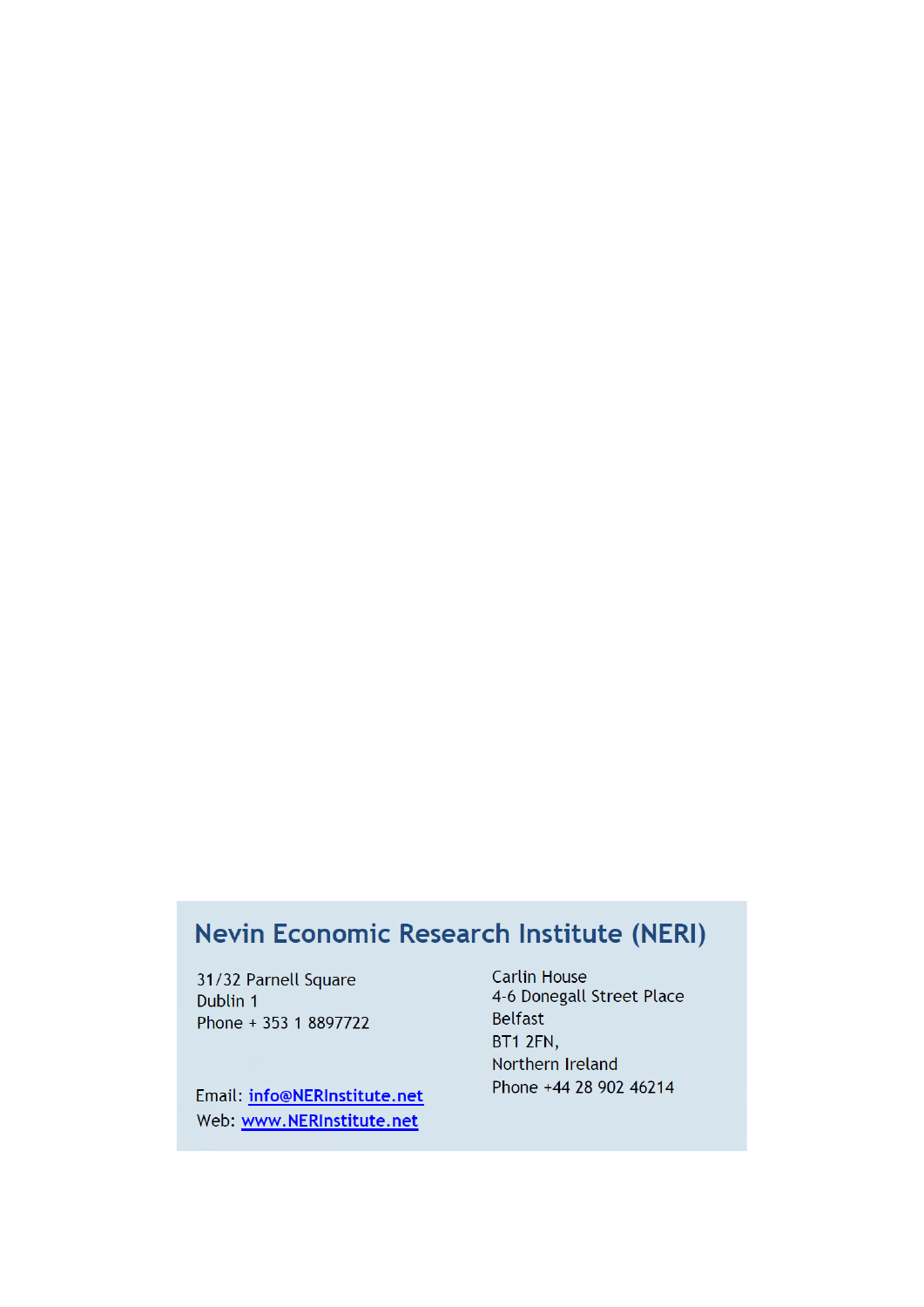### **THE EFFECTS OF VARIOUS FISCAL MEASURES**

#### **Rory O'Farrell, Nevin Economic Research Institute\***

**Keywords:** austerity, consolidation, fiscal measures

**JEL Codes:** E32**,** E62

#### **ABSTRACT**

At the beginning of the current recession a common narrative was that spending cuts were always better than tax increases and that fiscal austerity could actually cause the economy to grow. These claims were based more upon anecdotes and strongly held opinions than rigorous analysis. Five years on, much firmer evidence has emerged.

**\_\_\_\_\_\_\_\_\_\_\_\_\_\_\_\_\_\_\_\_\_\_\_\_\_\_\_\_\_\_\_\_\_\_\_\_\_\_\_\_\_\_\_\_\_\_\_\_\_\_\_\_\_\_\_\_\_\_\_\_\_\_\_\_\_\_\_\_\_\_**

Using the HERMIN model, the effects of a consolidation of  $\epsilon$ 1bn were simulated for eight fiscal measures. These are are 1) an increase in direct tax (such as income tax), 2) an increase in indirect tax (such as VAT), 3) an increase in capital tax (such as capital acquisitions tax), 4) an increase in corporation tax 5) a cut to non-wage public consumption, 6) a cut to public sector wages, 7) a cut to social transfers, and 8) a cut to public investment. Consistent with other analyses, there is no evidence to support either that fiscal austerity can expand the economy, or that spending cuts are more effective at closing the deficit than tax increases.

The analysis suggests that the most effective methods of closing the deficit are through increases in capital taxes, the effective rate of corporation tax, and indirect tax. The least effective methods are cuts to public investment and to public sector wages.

#### **This version: 5th December 2013**

**\*** I would like thank John Bradley and the European Commission for facilitating access to the HERMIN model. Any errors are the sole responsibility of the author. The views expressed are the author's alone. The analysis was conducted using data available during May 2013 and the paper summarises work mainly done up to the end of May 2013.

All correspondence to Rory.OFarrell@NERInstitute.net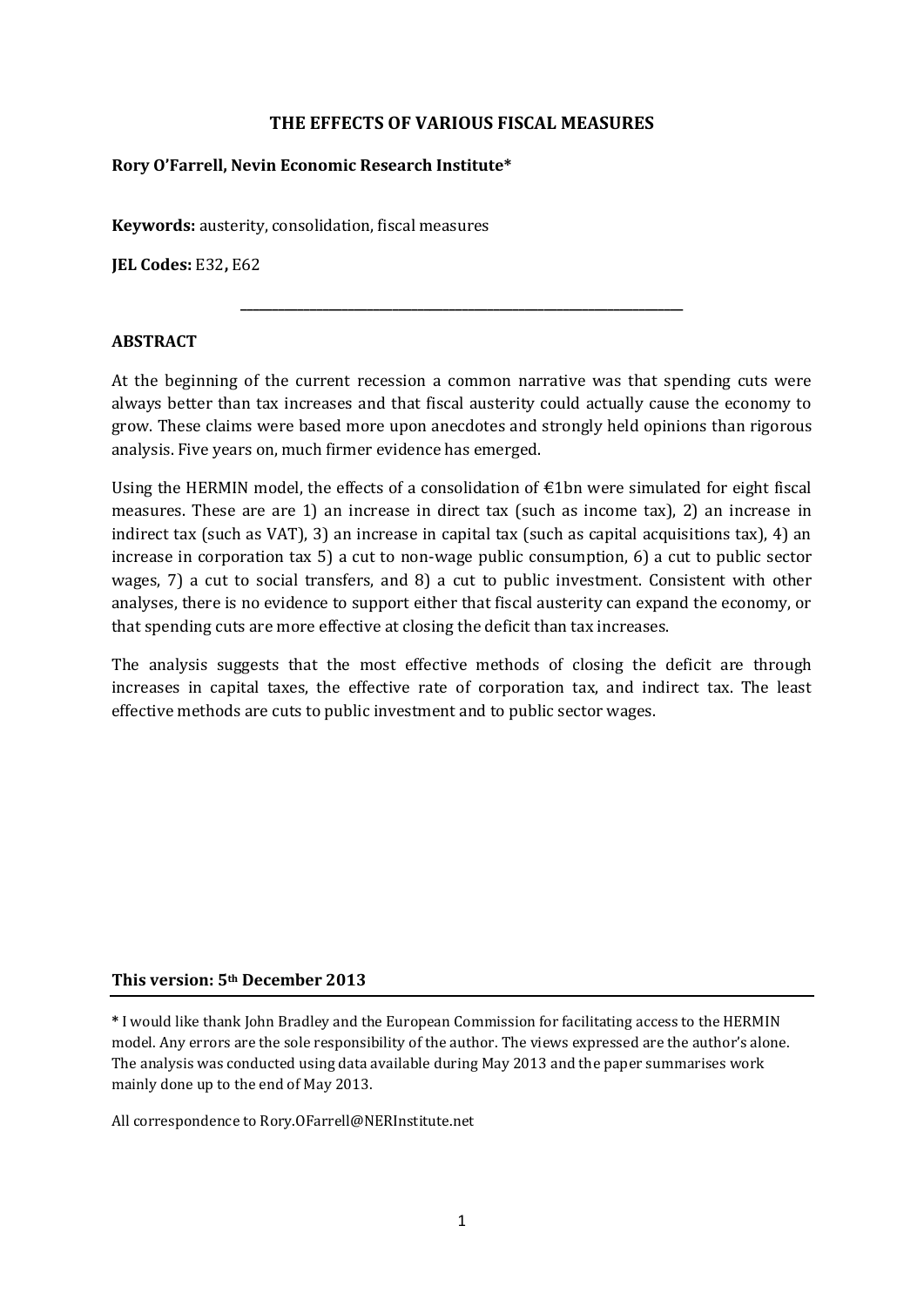#### **THE EFFECTS OF VARIOUS FISCAL MEASURES**

#### **Rory O'Farrell, Nevin Economic Research Institute**

#### **1. INTRODUCTION**

A century ago one of the most prestigious careers for bright young men in France was to become an army officer. These intelligent people were trained in tactics that made sense given the experiences of the French army back to the days of Napoleon. The most effective way to win a war was to attack. However, by the time of the First World War defence had been mechanised while attack had not. Despite these changes in technology, for several years French army officers, who were intelligent people, continued with old tactics of attack despite huge casualties. It was not until spring of 1917 that a major rethink of strategy was undertaken. By the time of the Second World War the French army relied on a strategy of defence, building the Maginot Line. However by this time the development of tanks and aircraft made attack a more viable option. Though people can be intelligent, their patterns of thought and analysis are formed by their training and past experience.

A similar pattern can be seen in the development of economics. Prior to the Great Depression economists were schooled that the problems of economies were problems of supply. This led to destructive policies during the Great Depression, and in the US it was 1933, roughly four years after the Wall Street Crash, before New Deal policies were implemented. In the decades following the Great Depression most macroeconomic problems were usually viewed as problems of demand. However, following the Oil Crisis of the 1970s, a problem of supply of energy, demand side policies continued to be used although the problem was one of supply. This led to issues of stagflation (high inflation with a stagnant economy). However, over time supply side policies were pursued, such as investment in renewable energy in Denmark and nuclear power in France (increasing supply) while in the UK and US other policies were pursued. By the time of the 2008 financial crisis economists were generally trained to see economic problems as problems of supply with supply side solutions.

In some ways autumn 2012 marked a turning point for the economic analysis of the current recession, in what has been termed the 'Battle of the Boxes'. In October 2012 the IMF included an information 'box' in its World Economic Outlook [\(International Monetary Fund, 2012\)](#page-22-0) suggesting that austerity was more harmful (to economic growth) than previously thought. In essence the argument was that 'fiscal multipliers', that is the spill-over effects of government spending and taxes on the wider economy, were larger than previously believed. However, what are the fiscal multipliers for the Irish economy and what are the policy implications of different fiscal multipliers?

The paper is presented as follows. Section two explains the relevance of fiscal multipliers, how they are estimated, and the recent debates regarding their size. Section three presents the methodology use to estimate fiscal multipliers based on the NERI's implementation of the HERMIN model, with the results presented in Section Four. Section Five concludes.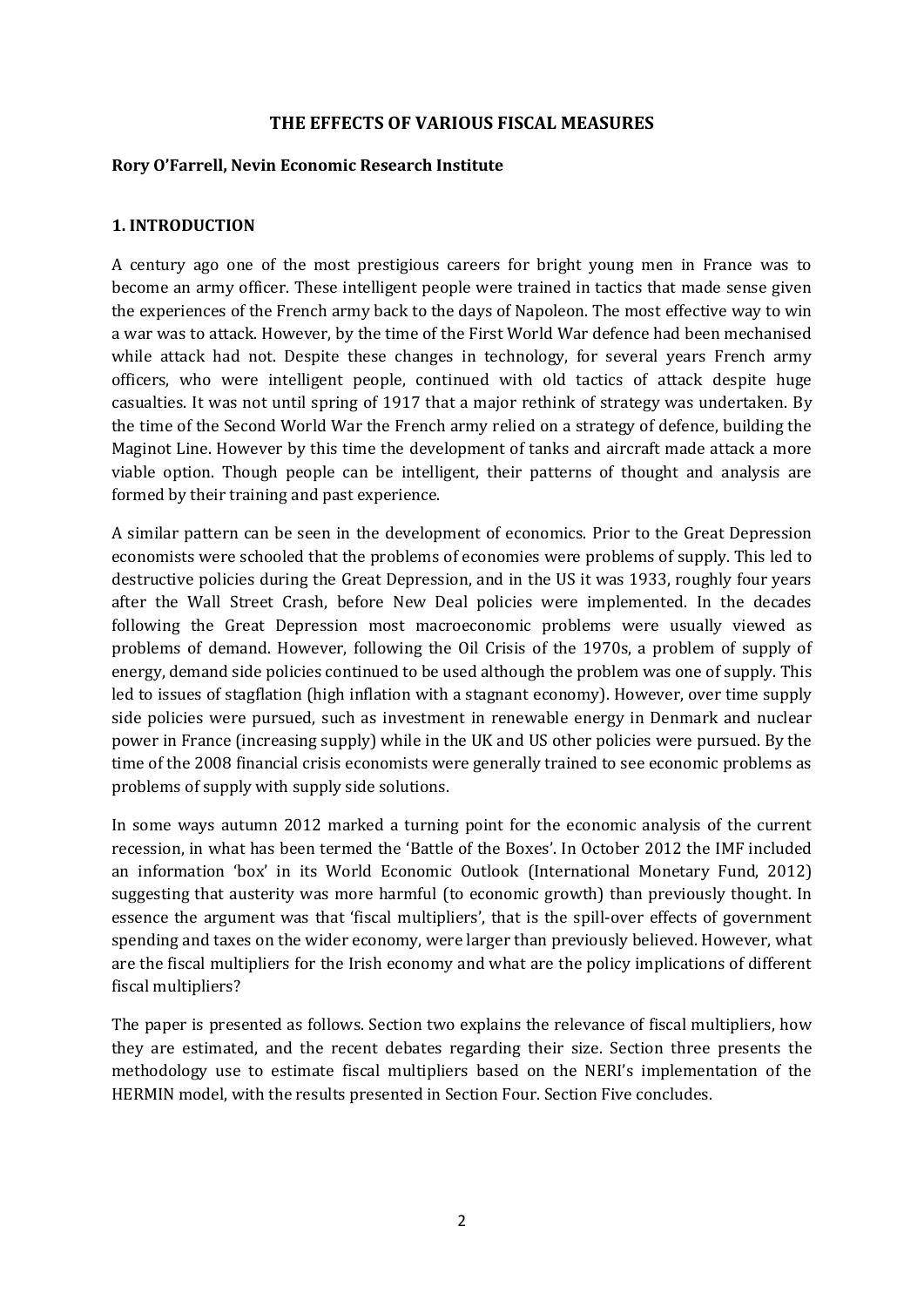#### **2. FISCAL MULTIPLIERS**

Fiscal multipliers give the spill-over effects of governments' spending and taxation decisions. For example, if a government decides to build a school there are spill-over effects as building workers spend their incomes, giving a further boost to the economy. If government decisions had no spill-over effects then the multiplier would simply be one. If a measure has a positive effect the multiplier is above one. If an economy is over-heating the multiplier is likely to be less than one. This is as the economy does not have the capacity to absorb the extra spending, and private sector activity is 'crowded out'. Increasing spending has a positive multiplier (in all but the most extreme circumstances) and increasing taxes has a negative effect. From the 1930s to the 1970s the prevalent 'Keynesian' view was that governments could effectively manipulate demand in the economy and reduce the impact of the business cycle. It was commonly accepted that government spending stimulated the economy, and taxes dampened the economy. However, in the 1970s the hypothesis of 'Ricardian equivalence' emerged [\(Robert J Barro,](#page-21-0)  [1974\)](#page-21-0)<sup>1</sup>. Under this hypothesis, if a government tries to stimulate the economy (and borrows the money to do so) then households will anticipate tax increases in the future to pay for the stimulus. Households would then save more money, so the increase in government spending is offset by household saving. However this hypothesis requires that households act as though they can live forever, and that households have perfect access to credit. An even more extreme view is the hypothesis of 'expansionary fiscal contraction' [\(Giavazzi & Pagano, 1990\)](#page-21-1). This is the view that in a recession government cutbacks may actually cause the economy to expand as households feel the government is getting to grips with a crisis, inspiring confidence from the private sector to spend and to invest. The original proponents of this view gave the experience of Ireland and Denmark in the 1980s as examples, but their analysis has been controversial (and largely dismantled in the case of Ireland in a paper by [Bradley and Whelan \(1997\)](#page-21-2)). Overall there have been various theoretical and ideological approaches the question and the matter became less one of theoretical development, but rather an issue of measurement.

At the beginning of the 2008 financial crisis the notion that government cut backs and tax increases (a fiscal contraction) could be expansionary was in the public discourse. This is despite the credit crunch and banking crisis making the assumptions of perfectly efficient capital markets and access to credit highly implausible. Also, evidence from 'VAR models' (an approach that uses past data to analyse the effects of government spending) suggests that fiscal expansion (increases in government spending or tax cuts) does expand the economy. The use of VAR models for measuring the effects of government spending was first popularised by [Blanchard and Perotti \(2002\)](#page-21-3). These studies mainly focused on the US, however the debate was largely, not whether government spending stimulated the economy, but by how much, with authors such as [Robert J. Barro and Redlick](#page-21-4) (2011) saying that the multiplier is less than one (that it, that the economy expands, but by less than the increase in government spending, so there is some crowding out). A review of the literature is given by [Ramey \(2011\)](#page-22-1) who suggests that for the US multipliers are between 0.8 to 1.5 (so for the US government spending is likely to stimulate the economy). The size of multipliers depend on the structure of the economy, and the state of the economy (such as if there is a recession). The debate reached its peak in the winter of 2012 with the 'Battle of the Boxes'. In an information box in a regular report the IMF suggested that various agencies had underestimated the negative effects of austerity

**<sup>.</sup>** <sup>1</sup> This notion was promoted by the economist Robert Barro, but gets its name from a 19<sup>th</sup> Century economist David Ricardo who first came up with, but rejected, the notion.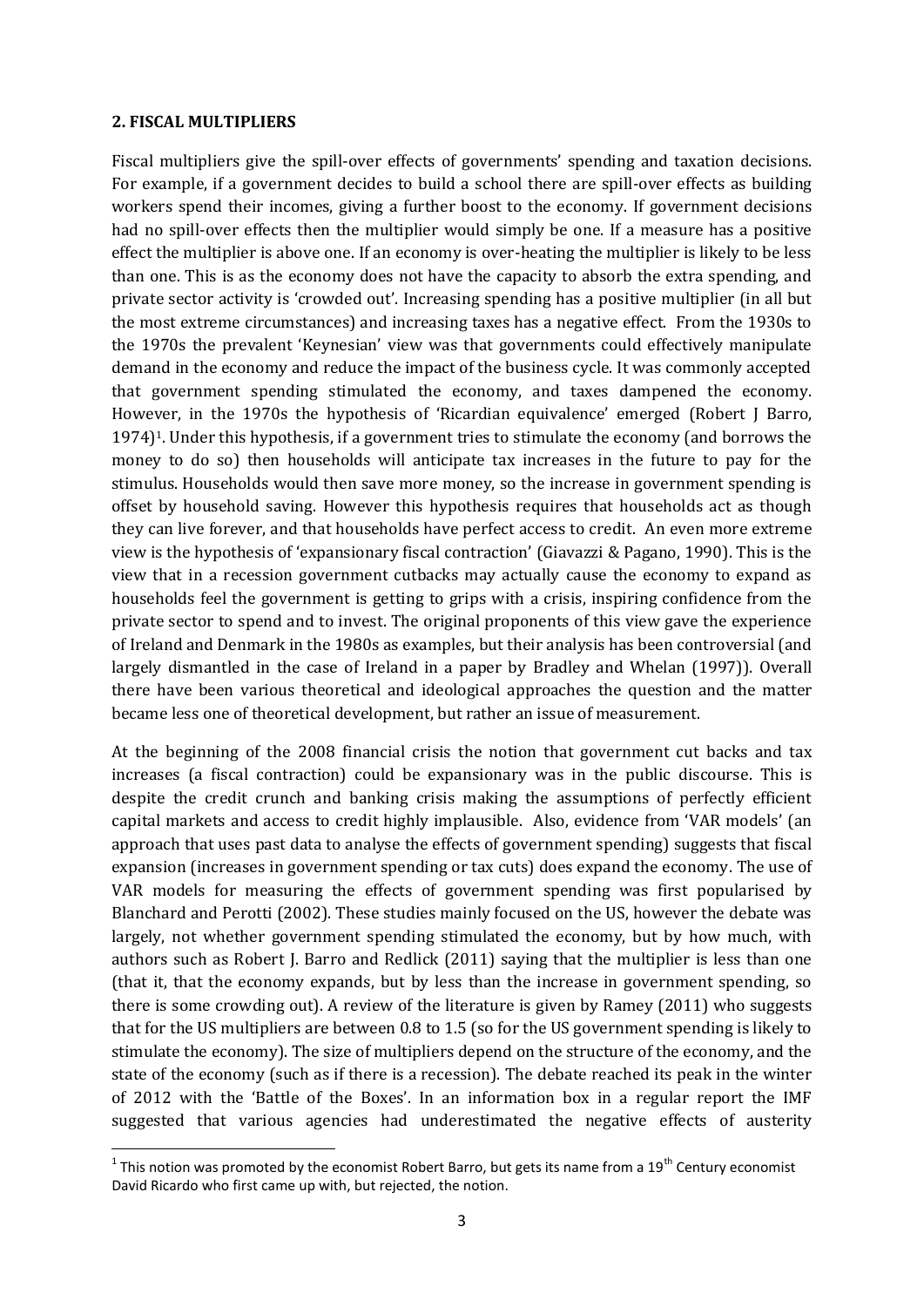[\(International Monetary Fund, 2012\)](#page-22-0). The European Commission [\(European Commission.](#page-21-5)  [Directorate-General for Economic Financial Affairs, 2012\)](#page-21-5) and European Central Bank [\(European Central Bank, 2012\)](#page-21-6) rejected some of the IMF's criticisms. However, the consensus is that fiscal expansion is expansionary, with the notion of expansionary fiscal contraction being largely discredited.

At the beginning of the crisis it was also claimed that spending cuts were more effective than tax increases with [Fine Gael \(2010\)](#page-21-7) stating in their pre-budget submission that "International experience shows clearly that cuts in spending are more effective at fixing deficits and are better for growth and jobs than tax increases." Within academia these notion was promoted by [Alesina](#page-21-8)  [and Ardagna \(2009\)](#page-21-8). Their approach rested on an analysis of past data, which gives the average effect over a given period of time. Despite how this topic is often presented in the media, there is no consensus as to which is more effective, with models used by agencies such as central banks, the IMF, and European Commission showing that tax increases are generally less damaging to the economy than spending cuts [\(Coenen et al., 2012;](#page-21-9) [Veld, 2013\)](#page-22-2), with the effectiveness of spending cuts being particularly weak when interest rates are particularly low [\(Erceg & Lindé,](#page-21-10)  [2013\)](#page-21-10). (Despite this, other Commission staff [\(Castro, Salto, & Steiner, 2013\)](#page-21-11) presume that growth-friendly consolidations are "expenditure based consolidation programmes, with contributions from the revenue side being less sizeable".) The use of such models differs from a relying on past data as the model can be adjusted to take account of the current state of the economy (such as high unemployment, and difficult access to credit).

Though consensus has not been achieved on the effects of government spending, it is generally accepted that in small open economies effects of government spending are smaller than in large closed economies (as some of the effects leak out due to imports), and it is also (now) generally accepted that in a recession fiscal policy has a greater effect than during a boom.

Though the literature for the US is quite rich, as is to be expected the current literature for Ireland is limited to a smaller number of researchers. Several studies (which make use of the VAR methodology that examines past performance), include Ireland in a sample of countries that are examined. However, what they imply for Ireland's situation today is somewhat contradictory. [Corsetti, Meier, and Müller \(2012\)](#page-21-12) find that multipliers are 'unusually high during times of financial crisis', implying a large multiplier. However [Beetsma and Giuliodori \(2011\)](#page-21-13) find that multipliers tend to be smaller for more open economies. This finding is shared by [Ilzetzki, Mendoza, and Végh \(2013\)](#page-22-3) who also find that multipliers are smaller for countries with high debt. These both imply a smaller multiplier for Ireland. However, [Ilzetzki et al. \(2013\)](#page-22-3) also find the multiplier to be larger for countries that are industrialised, and with a fixed exchange rate; both of which apply to Ireland. Given that Ireland is a country with a troubled financial system, is industrialised, open, has a high level of public debt, and has a fixed exchange rate (due to membership of the Euro), these findings are perhaps more likely to offer confusion than guidance as to what policy options are better for Ireland. Therefore it is necessary to look at studies that focus specifically on Ireland.

Continuing with the VAR approach, several studies have been conducted by [Bénétrix and Lane](#page-21-14)  [\(2009\)](#page-21-14), [Galstyan and Lane \(2009\)](#page-21-15), and [Pereira and Pinho \(2011\)](#page-22-4). These studies focus on government spending rather than taxation. [Pereira and Pinho \(2011\)](#page-22-4) only look at the topic of public investment, and find that it boosts the economy, and is self-financing over the long run. [Galstyan and Lane \(2009\)](#page-21-15) find that government investment tends to boost competitiveness, and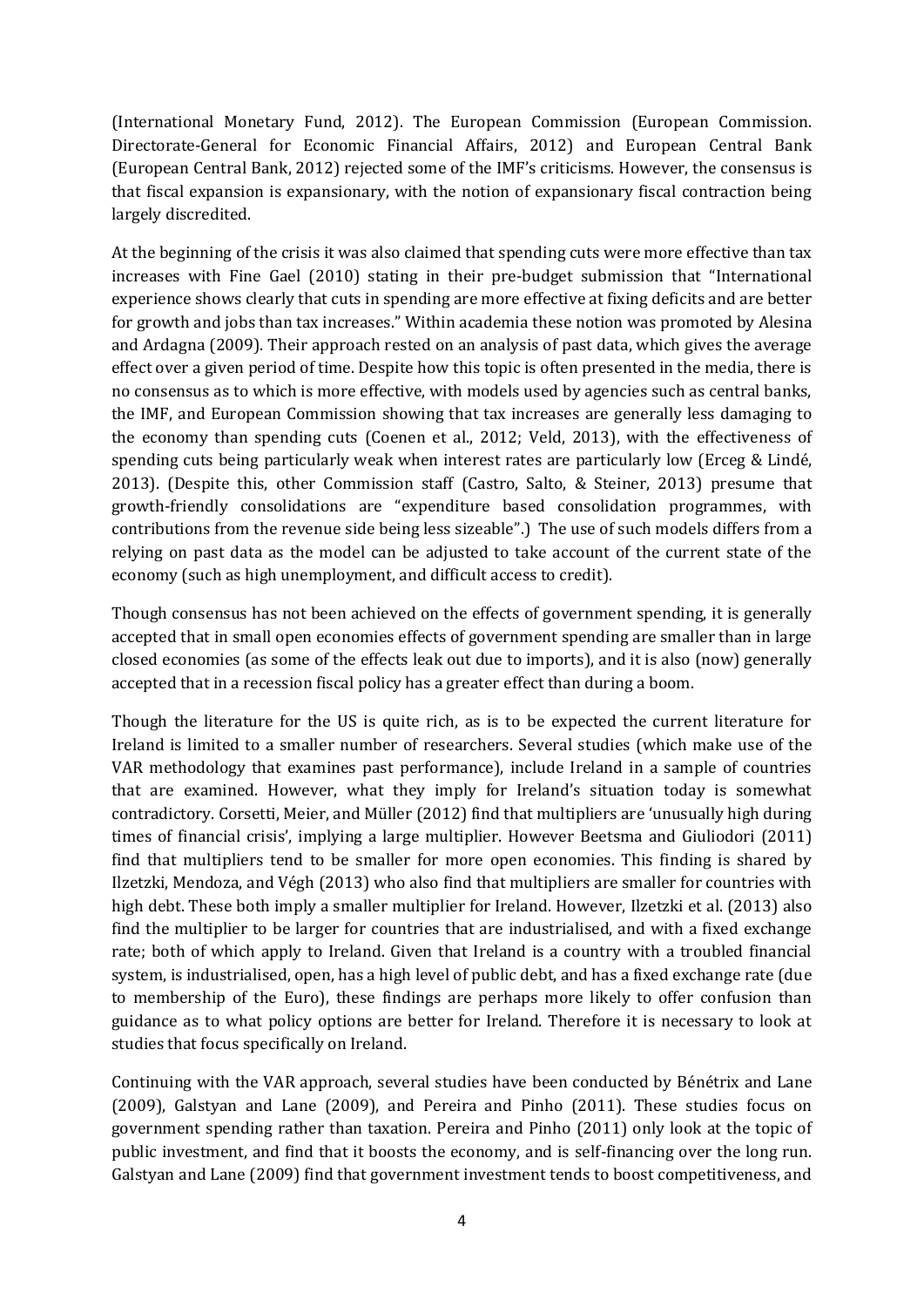government consumption spending tends to reduce competitiveness. The results of [Bénétrix](#page-21-14)  [and Lane \(2009\)](#page-21-14) vary depending on the precise specification they use but find that increases in public investment tend to boost the economy, increases in the government pay bill hinder the economy, and the effects of spending on non-wage government consumption are more ambiguous. They also note that the approach uses historic data from 1970 to 2006 and that "the fiscal multiplier surely varies with the level of slack in the labour market and the perceived sustainability of the fiscal position".

Given the limitations of the VAR approach, it is necessary to use theoretically founded models that take into account the characteristics of the Irish economy, and also the current state of recession in the Irish economy. Two models have been used, the HERMIN model and HERMES model. Both these models are similar in several ways, and have an ability to combine Keynesian demand elements with supply side elements. Both these models differ from "New Keynesian" models in that they do not assume people's expectations are based on the past rather than what they can rationally expect about the future. A comparison of old and new Keynesian models is given by [Cogan, Cwik, Taylor, and Wieland \(2010\)](#page-21-16). Although "New Keynesian" models have been commonly used in other countries, at present none have been developed specifically for the Irish economy.

The HERMES model (which was originally part of a cross-European project) was developed by the ESRI and Ireland's Department of Finance to examine the impacts of different fiscal policies. Due to its origins other versions of HERMES were developed for other European countries. Today the model is maintained by the ESRI, and a description of the model and its multipliers is given in Bergin, C[onefrey, FitzGerald, Kearney, and Žnuderl \(2013](#page-21-17)). Though similar, the HERMIN model was developed for examining the effects of European Structural Funds and Cohesion Funds, and has been used by the European Commission's Directorate General for Regional Policy across various European countries and regions. The latest application of the HERMIN model to the Irish economy appears in [Bradley and Untiedt \(2012b\)](#page-21-18). A useful comparison between the HERMIN model and a New Keynesian model (the QUEST model used by the European Commission) appears i[n Bradley and Untiedt \(2012a\)](#page-21-19).

## **3. METHODOLOGY**

The model that is used in this paper, and which has been used many times to measure the effects of cohesion funds in Europe, is the HERMIN model. Though the models examined in the paper of Coenen et al. (2012) also attempt to model the structure of an economy, there are important differences. As outlined by the European Commission [\(2009\)](#page-21-20), the HERMIN model is used by the European Commission's Directorate General for Regional Policy while the QUEST model (as mentioned in Coenen et al. (2012)) is used by the Directorate General for Economic and Financial Affairs. The HERMIN model combines Keynesian short term features with neoclassical longer term features and was originally designed for measuring the impact of EU Cohesion Policy in Ireland. It has since been extended to other countries and regions of the EU (Bradley, Gács, Kangur, and Lubenets, 2005). The HERMIN model does not have the same microfoundations of the QUEST model because forward-looking expectations and complete optimising behaviour were considered to be overly strong assumptions [\(European Commission,](#page-21-20)  [2009\)](#page-21-20). Indeed, the micro foundations used in models such as the QUEST model are not without their critics. Differences in models can lead to large differences in estimates for the effects of fiscal policies.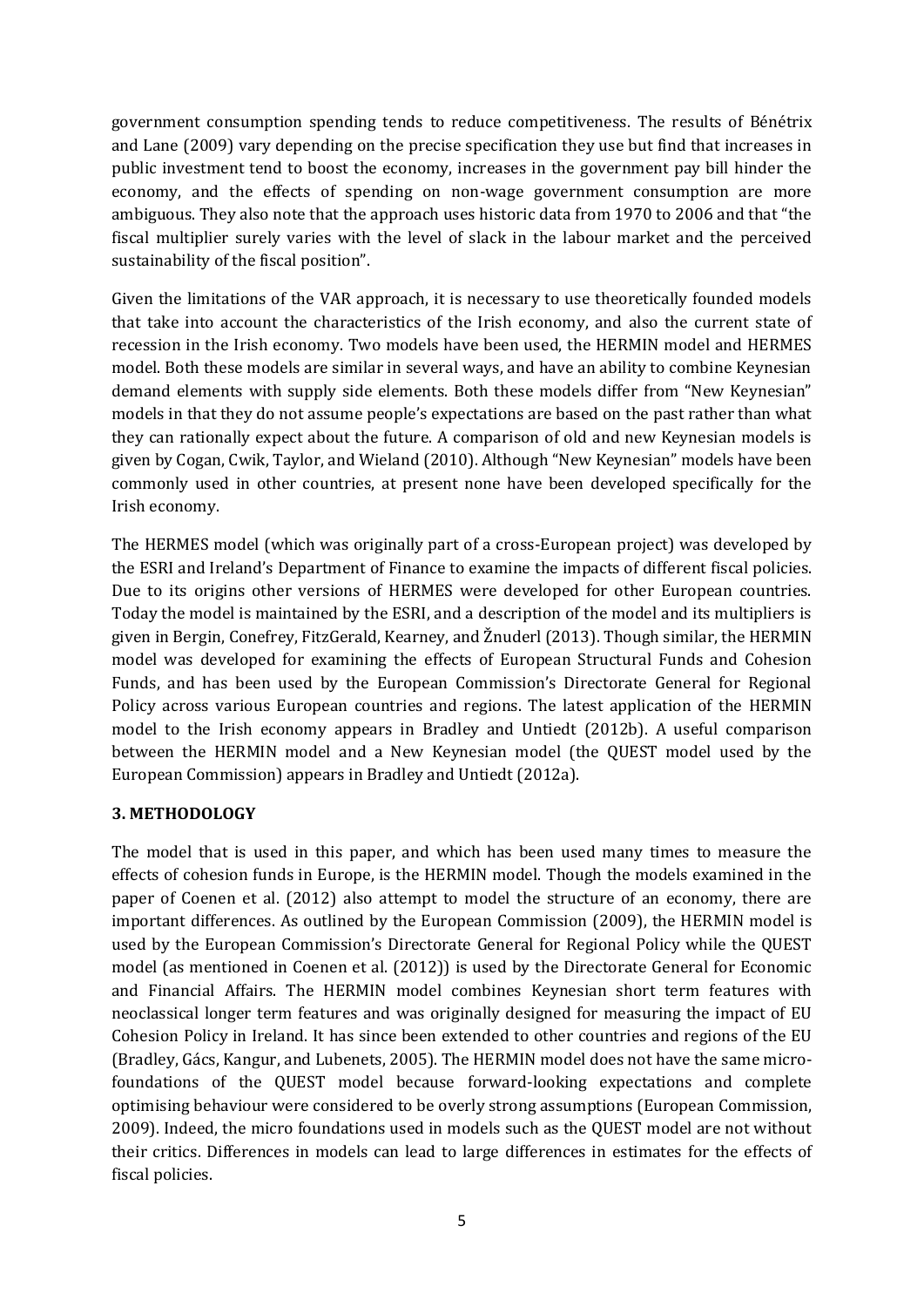Although the HERMIN model is based on theoretical foundations, historical data is used to calibrate the model to the Irish economy. The majority of the data were downloaded from the European Commission's AMECO database of the end of October, 2012. Data on spending on research and development and data on export shares are taken from the OECD online database. Data on sectoral branches are taken from the Eurostat database (November 2012) using NACE Rev. 2. This differentiates the NERI implementation of the HERMIN model from the standard version. Also in contrast to the standard version, the government wage bill is taken from government expenditure on wages and salaries, rather than the total wages of proxy NACE sectors. The public sector is represented by the NACE sectors O to Q (these are the sectors Public administration and defence/compulsory social insurance; Education; and, Human health and social work activities). Though multipliers vary depending on economic circumstances, any change is likely to be minor for changes in the Irish economy over the past year. Data for repatriated profits is taken from Eurostat from 1995 to 1998 and from the CSO afterwards. Migration data are taken from the CSO, and do not respond to the fiscal changes. The model was calibrated using data from 1996 to 2010.

The multipliers are not particularly sensitive to relatively minor changes in the baseline. Nevertheless, to ensure a realistic baseline, the April 2013 Stability Programme Update was used to project government spending and revenue decisions.

#### **4. RESULTS**

The effects of seven different fiscal measures were assessed. The measures refer to a discretionary fiscal consolidation of €1 billion. For spending cuts this is straightforward. For changes in tax rates it is slightly more involved. The starting point is to find what change in tax rate would raise €1bn in 2014 (assuming no change to behaviour). Then the model is run to see how much tax is actually raised. So for example, a  $\epsilon$ 1bn consolidation based on an increase in income tax of €1 billion may raise income tax by less than €1 billion. This is as a fiscal consolidation will do some harm to the economy, so the actual yield will be less than the discretionary change. The fiscal measures examined are 1) an increase in direct tax (such as income tax), 2) an increase in indirect tax (such as VAT), 3) an increase in capital tax (such as capital acquisitions tax), 4) an increase in corporation tax 5) a cut to non-wage public consumption, 6) a cut to public sector wages, 7) a cut to social transfers, 8) a cut to public investment, 9) an increase in employer's PRSI, and, 10) a cut in public sector employment. The definitions used are those used by the European Commission (as part of its AMECO database). The tables are presented as fiscal contractions (spending cuts and tax increases) so as to make easy comparisons to previous work carried out by the ESRI [\(Bergin et al., 2013\)](#page-21-17). The multipliers are presented in absolute terms to aid comparison with other studies, such as [Coenen et al.](#page-21-9)  [\(2012\)](#page-21-9). The multipliers are reported as the change in GDP relative to the baseline for a given year, divided by the size of the discretionary change in policy (which for all cases is  $\epsilon$ 1 billion).

It should be noted that in the HERMIN model total social welfare spending is not linked to unemployment. A loss of 10,000 jobs could be expected to cost the state somewhere between €86 million and €200 million. The Department of Finance estimates that in 2012 the average annual cost per person on the Live Register was €8,670 [\(Department of Finance, 2013\)](#page-21-21), but this does not include other benefits (such as medical cards). These should be added to the numbers presented below.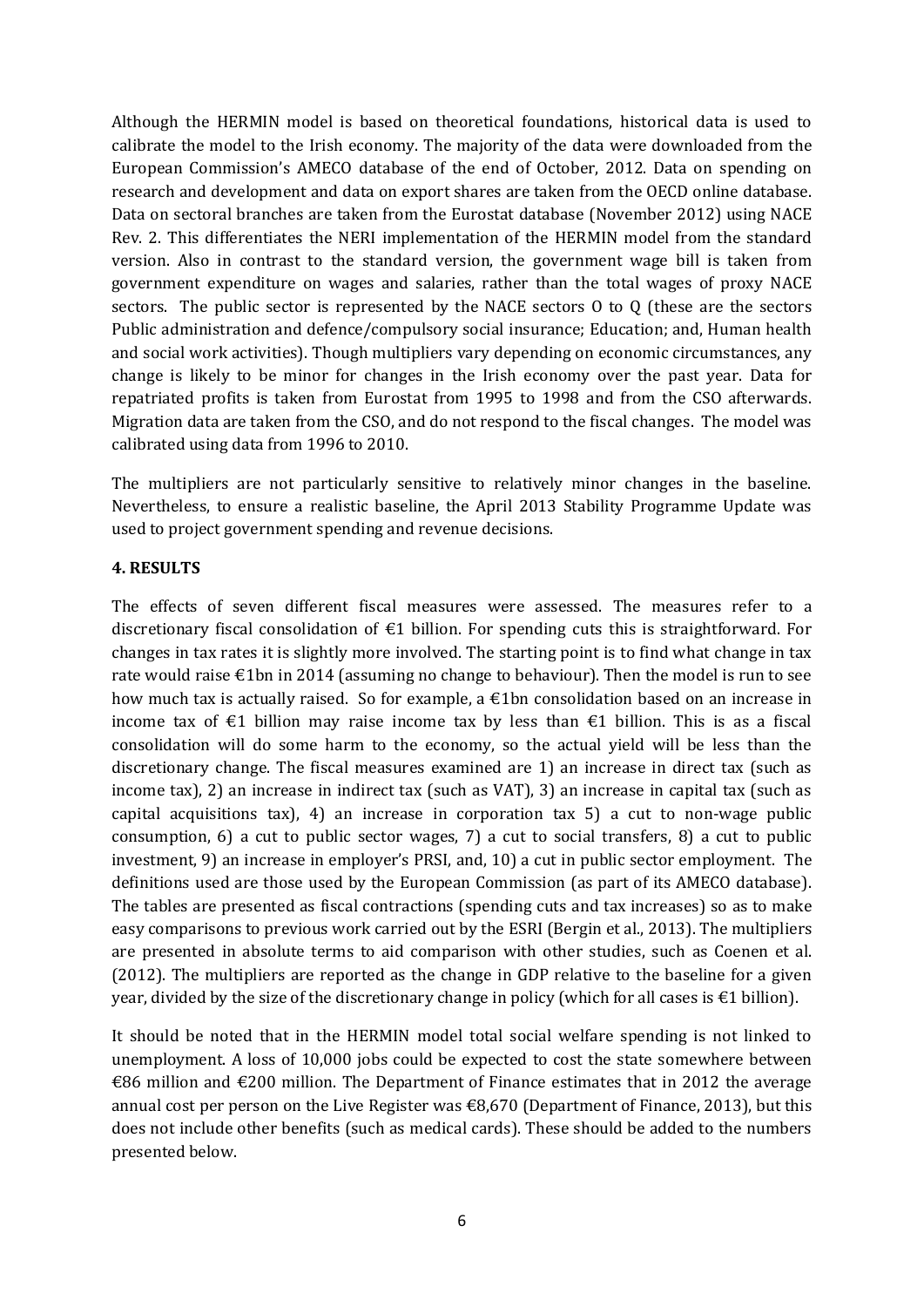The previous work which is most comparable to this paper is the work of [Bergin, Conefrey,](#page-21-22)  [FitzGerald, and Kearney \(2010\)](#page-21-22) and [Bergin et al. \(2013\)](#page-21-17). Though a direct comparison can be made for spending cut between the studies, this approach takes a slightly different approach to taxation. In this study a  $\epsilon$ 1 billion fiscal consolidation is considered to be without regard to the negative effects it produces. So for example a €1 billion fiscal effort of raising €1 billion in direct tax will not achieve this (as the negative effects on the economy of a tax increase will mitigate some of the increase in revenue). In contrast, the other two studies look at the necessary tax change that leads to a fiscal outcome of  $\epsilon$ 1 billion extra revenue in a particular tax. The fiscal effort needed to achieve this is most likely higher.

#### **4.1 An increase in direct tax or worker's PRSI**

|                                                                                                                                                                                                                                                                                                                                                            | 2014                                   | 2015             | 2016     | 2017     | 2018     | 2019     | 2020     |
|------------------------------------------------------------------------------------------------------------------------------------------------------------------------------------------------------------------------------------------------------------------------------------------------------------------------------------------------------------|----------------------------------------|------------------|----------|----------|----------|----------|----------|
| <b>GDP Multiplier</b>                                                                                                                                                                                                                                                                                                                                      | 1.07                                   | 1.11             | 1.15     | 1.17     | 1.19     | 1.19     | 1.19     |
|                                                                                                                                                                                                                                                                                                                                                            | Percentage Change Relative to Baseline |                  |          |          |          |          |          |
| GDP                                                                                                                                                                                                                                                                                                                                                        | $-0.6\%$                               | $-0.6\%$         | $-0.6\%$ | $-0.6%$  | $-0.6\%$ | $-0.6%$  | $-0.6%$  |
| Consumption                                                                                                                                                                                                                                                                                                                                                | $-1.5%$                                | $-1.5%$          | $-1.6%$  | $-1.6%$  | $-1.6\%$ | $-1.5%$  | $-1.5%$  |
| Non-Agricultural wages                                                                                                                                                                                                                                                                                                                                     | $-0.2\%$                               | $-0.3\%$         | $-0.3\%$ | $-0.3\%$ | $-0.3\%$ | $-0.3\%$ | $-0.4%$  |
| Consumption deflator                                                                                                                                                                                                                                                                                                                                       | $-0.1\%$                               | $-0.1%$          | $-0.1\%$ | $-0.1%$  | $-0.1%$  | $-0.2%$  | $-0.2%$  |
| <b>Total Employment</b>                                                                                                                                                                                                                                                                                                                                    | $-0.5\%$                               | $-0.5%$          | $-0.5\%$ | $-0.5\%$ | $-0.5\%$ | $-0.5%$  | $-0.5%$  |
| Output manufacturing                                                                                                                                                                                                                                                                                                                                       | $0.0\%$                                | 0.1%             | 0.1%     | 0.1%     | 0.1%     | 0.1%     | 0.1%     |
| Output services                                                                                                                                                                                                                                                                                                                                            | $-0.9%$                                | $-1.0\%$         | $-1.0\%$ | $-1.0\%$ | $-1.0\%$ | $-1.0%$  | $-1.0%$  |
|                                                                                                                                                                                                                                                                                                                                                            |                                        | Absolute changes |          |          |          |          |          |
| Employment                                                                                                                                                                                                                                                                                                                                                 | $-8,900$                               | $-9,100$         | $-9,300$ | $-9,400$ | $-9,500$ | $-9,500$ | $-9,600$ |
| Unemployment rate                                                                                                                                                                                                                                                                                                                                          | 0.4%                                   | $0.4\%$          | $0.4\%$  | 0.5%     | $0.5\%$  | 0.5%     | 0.5%     |
| Balance of payments (% GDP)                                                                                                                                                                                                                                                                                                                                | 0.4%                                   | 0.4%             | 0.4%     | 0.4%     | 0.4%     | 0.4%     | 0.4%     |
| Borrowing requirement<br>$(%$ $(%$ $\mathbf{A})$ $\mathbf{A}$ $\mathbf{A}$ $\mathbf{A}$ $\mathbf{A}$ $\mathbf{A}$ $\mathbf{A}$ $\mathbf{A}$ $\mathbf{A}$ $\mathbf{A}$ $\mathbf{A}$ $\mathbf{A}$ $\mathbf{A}$ $\mathbf{A}$ $\mathbf{A}$ $\mathbf{A}$ $\mathbf{A}$ $\mathbf{A}$ $\mathbf{A}$ $\mathbf{A}$ $\mathbf{A}$ $\mathbf{A}$ $\mathbf{A}$ $\mathbf{A$ | $-0.3\%$                               | $-0.2\%$         | $-0.2\%$ | $-0.2\%$ | $-0.2\%$ | $-0.3%$  | $-0.3%$  |
| Borrowing requirement<br>$(\epsilon$ million)                                                                                                                                                                                                                                                                                                              | $-526.9$                               | $-467.8$         | $-485.9$ | $-509.1$ | $-537.8$ | $-568.1$ | $-599.6$ |
| Direct Tax revenue                                                                                                                                                                                                                                                                                                                                         | 888                                    | 881              | 907      | 931      | 957      | 984      | 1,012    |

#### **Table 1: €1bn increase in direct taxes or worker's PRSI in 2014**

**Note**: The GDP multiplier is reported in absolute terms to aid comparisons with other studies

Direct taxes are taxes paid by private citizens on income or taxes paid regularly on wealth (such as the Local Property Tax). The most important direct tax is income tax, and property tax is a common example. Though other taxes such as capital acquisitions tax (a tax on gifts and inheritances) can be viewed as a tax on wealth, as they are levied on an irregular basis they fall under the category of capital tax. In the HERMIN model a change in the rate of worker's PRSI has the same effect as a change in direct taxation. As can be seen (Table 1) the initial effect is smaller and it takes some time before it takes full effect. The percentage change of GDP relative to the baseline is stable, but as the rate is a percentage of a growing economy, the overall effect is increasing. An increase in direct tax has a depressing effect on the domestic economy, leading to falls in employment. There is a slight improvement in the balance of payments as less is being imported (due to lower domestic demand) and a slight improvement in competitiveness (as the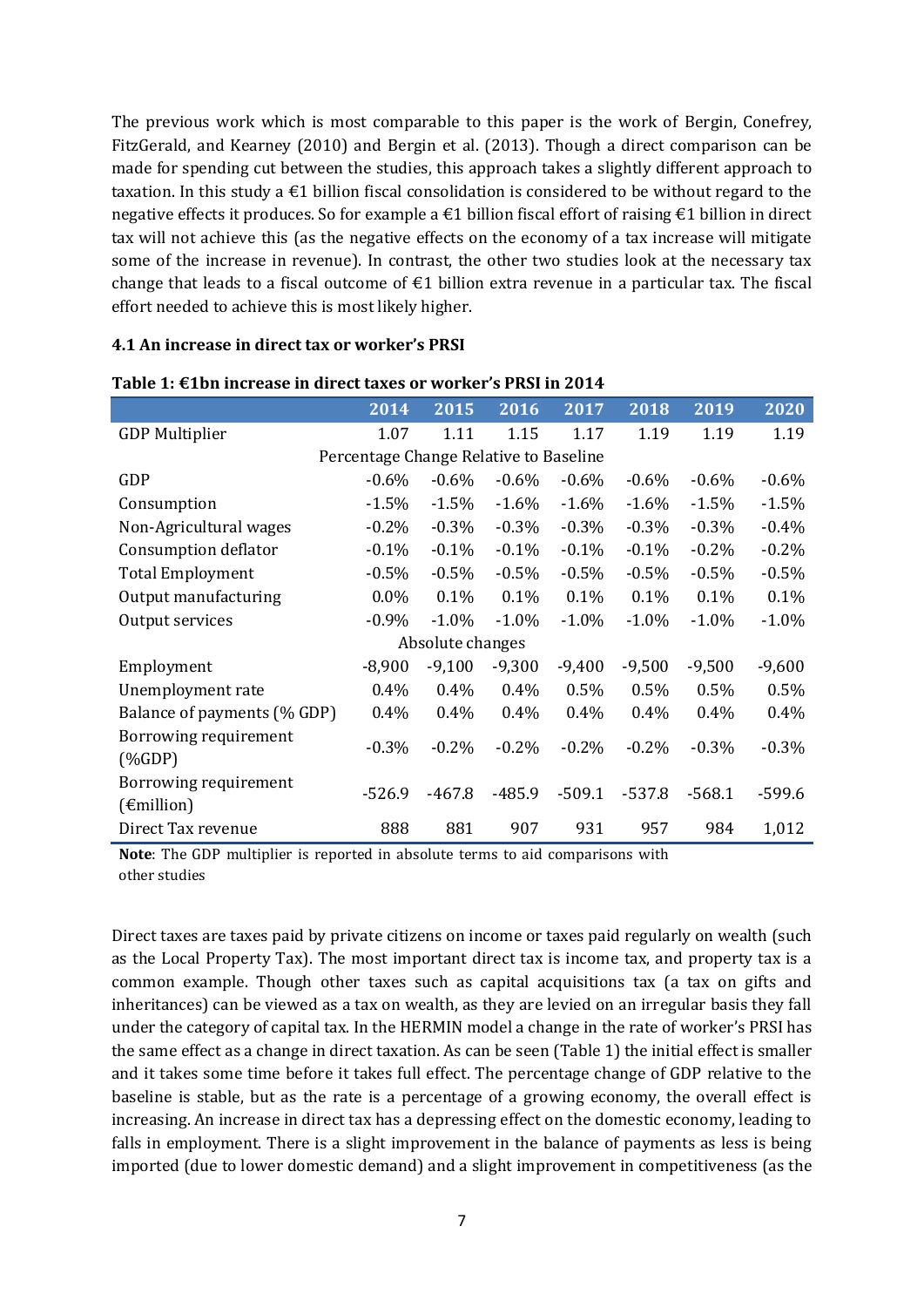fall in domestic demand leads to a 'crowding in' of the export industries as wages fall). As can be seen, despite a discretionary change in policy with the aim to raise €1 billion in direct taxes, less than  $\epsilon$ 1 billion is raised for the first six years. This is as increasing the rate of direct tax has two main effects. One is to shrink the size of the economic pie from which the state cuts its share; the other is to increase the size of the share taken. However, as the economy is naturally growing by 2020 the amount taken in revenue is greater than the discretionary change. Overall however, the effect on the borrowing requirement remains considerably below  $\epsilon$ 1 billion. This is as an increase in direct tax also has a negative effect on other taxes (such as VAT).

The figures presented are broadly similar (though somewhat larger in magnitude) to those of the ESRI (for an income tax increase) [\(Bergin et al., 2013\)](#page-21-17). The drop in consumption is larger under this analysis. This may be as in this analysis the direct tax increase leads to fall in wages (due to a depressed labour market), but in the ESRI analysis wages increase mitigates the fall in income (in the HERMES model workers bargaining over take-home pay rather than gross pay). Similar effects are found on employment and the balance of payments.

#### **4.2 An increase in indirect tax**

Indirect taxes include taxes such as VAT, import duties, car registration taxes and levies on insurance premiums. Indirect taxes are generally considered to be regressive, and it should be noted that the HERMIN model (and also the vast majority of macroeconomic models used to calculate fiscal multipliers) does not account for inequality, or that people on different incomes consume different proportions of their income.

|                                                                                                                                                                                     | 2014                                   | 2015             | 2016     | 2017     | 2018     | 2019     | 2020    |
|-------------------------------------------------------------------------------------------------------------------------------------------------------------------------------------|----------------------------------------|------------------|----------|----------|----------|----------|---------|
| <b>GDP Multiplier</b>                                                                                                                                                               | 0.94                                   | 0.82             | 0.92     | 1.01     | 1.10     | 1.10     | 1.10    |
|                                                                                                                                                                                     | Percentage Change Relative to Baseline |                  |          |          |          |          |         |
| GDP                                                                                                                                                                                 | $-0.5%$                                | $-0.5%$          | $-0.5%$  | $-0.5%$  | $-0.6\%$ | $-0.6%$  | $-0.6%$ |
| Consumption                                                                                                                                                                         | $-1.2%$                                | $-1.0%$          | $-1.1%$  | $-1.2%$  | $-1.3%$  | $-1.4%$  | $-1.4%$ |
| Non-Agricultural wages                                                                                                                                                              | 1.0%                                   | 1.1%             | 1.1%     | 1.1%     | 1.1%     | 1.1%     | 1.1%    |
| Consumption deflator                                                                                                                                                                | 1.5%                                   | 1.7%             | 1.7%     | 1.7%     | 1.7%     | 1.7%     | 1.7%    |
| <b>Total Employment</b>                                                                                                                                                             | $-0.4\%$                               | $-0.3\%$         | $-0.4\%$ | $-0.4\%$ | $-0.4%$  | $-0.4\%$ | $-0.5%$ |
| Output manufacturing                                                                                                                                                                | $-0.3\%$                               | $-0.3%$          | $-0.3%$  | $-0.3%$  | $-0.3%$  | $-0.3\%$ | $-0.3%$ |
| Output services                                                                                                                                                                     | $-0.7%$                                | $-0.6%$          | $-0.6\%$ | $-0.7%$  | $-0.7%$  | $-0.8%$  | $-0.8%$ |
|                                                                                                                                                                                     |                                        | Absolute changes |          |          |          |          |         |
| Employment                                                                                                                                                                          | $-7200$                                | $-6000$          | $-6600$  | $-7200$  | $-7700$  | $-8300$  | $-8800$ |
| Unemployment rate                                                                                                                                                                   | 0.3%                                   | 0.3%             | 0.3%     | 0.3%     | 0.4%     | 0.4%     | 0.4%    |
| Balance of payments (% GDP)                                                                                                                                                         | 0.4%                                   | 0.4%             | 0.4%     | 0.4%     | 0.4%     | 0.5%     | 0.5%    |
| Borrowing requirement<br>$(%$ $(%$ $\mathbb{R}$ $\setminus$ $\setminus$ $\setminus$ $\setminus$ $\setminus$ $\setminus$ $\setminus$ $\setminus$ $\setminus$ $\setminus$ $\setminus$ | $-0.6%$                                | $-0.6%$          | $-0.6\%$ | $-0.6%$  | $-0.7%$  | $-0.7%$  | $-0.7%$ |
| Borrowing requirement<br>$(\epsilon$ million)                                                                                                                                       | $-902$                                 | $-1037$          | $-1157$  | $-1233$  | $-1309$  | $-1387$  | $-1469$ |
| <b>Indirect Tax revenue</b>                                                                                                                                                         | 1066                                   | 1183             | 1225     | 1256     | 1285     | 1314     | 1344    |

#### **Table 2: €1bn increase in indirect taxes in 2014**

**Note**: The GDP multiplier is reported in absolute terms to aid comparisons with other studies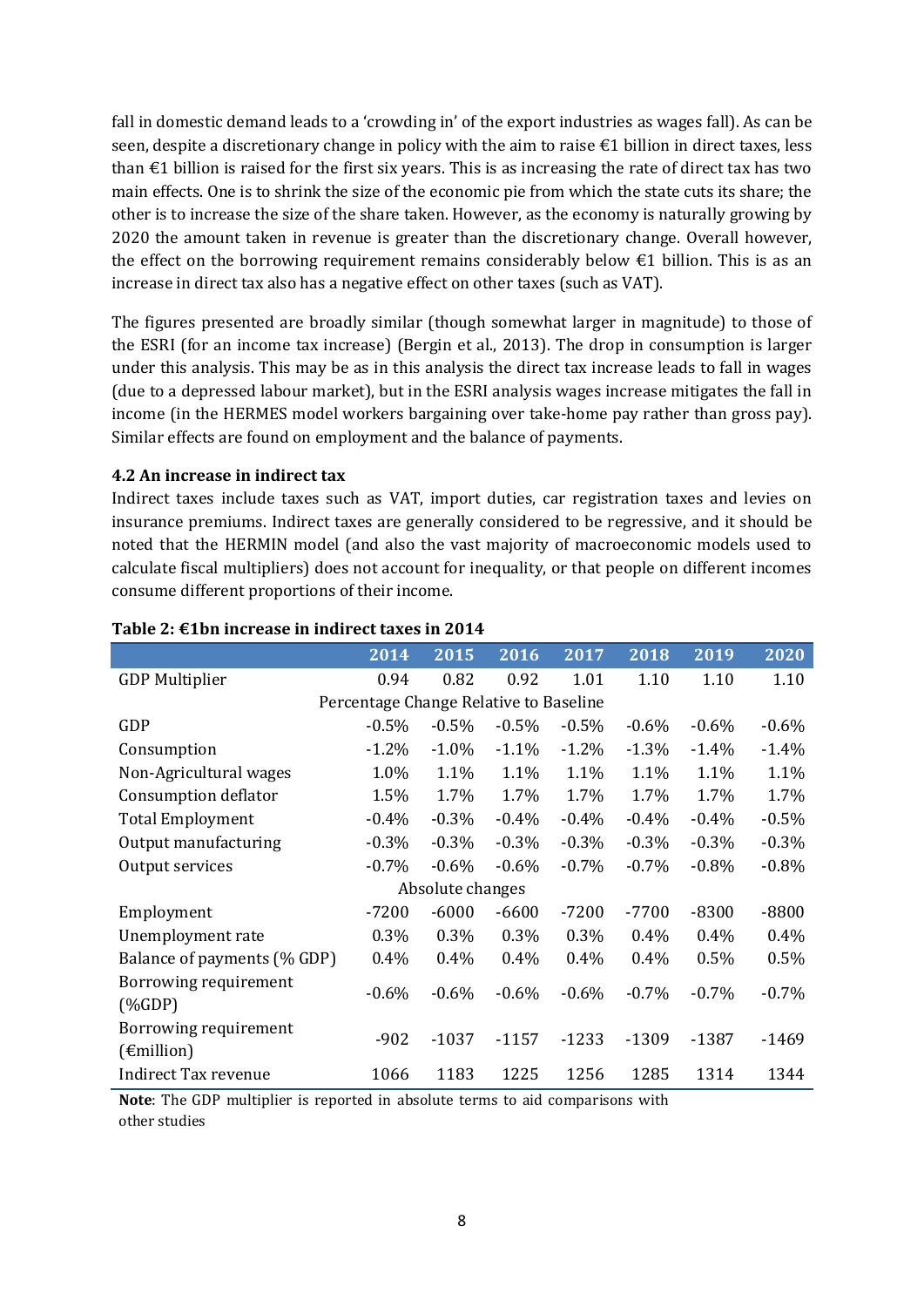The increase in consumption taxes is less harmful to employment and GDP (Table 2), according to this analysis, than an increase in income taxes. Indirect taxes are assumed to be levied entirely on personal consumption, and so some of the negative effects leak abroad. Also, as wage bargaining accounts for inflation, the inflation caused by an increase in indirect taxes leads to higher nominal wages, which helps to mitigate some of the negative effects on private consumption. Inflation also harms international competitiveness due to higher costs, leading to falls in output in the manufacturing sector. However, overall the balance of payments improves as imports fall more than exports. By the second year, an increase in indirect tax aimed at raising  $\epsilon$ 1 billion raises more than  $\epsilon$ 1 billion. This is as an increase in indirect tax has three effects. The first is to reduce the overall level of personal consumption (which serves to reduce the tax yield. The second is to increase price inflation, which acts to increase the nominal level of personal consumption. The third is the higher rate increases the size of the share taken by the state. The latter two effects are greater, so overall revenue from indirect tax increases. As taxes are levied on nominal amounts, inflation raises the nominal yield on other taxes (such as direct taxes).

#### **4.3 An increase in capital tax**

Capital taxes are taxes on capital transfers such as gifts or occasional and exceptional levies such as a levy on the increase in value of agricultural land following rezoning. According to Table 3 this is among the least harmful (to GDP) of tax increases. It is assumed in the HERMIN model that the negative effect is due to the reduced borrowing requirement of government. This leads to a lower interest bill for the government. As such interest payments are someone's income, it leads to a slight negative effect on the economy.

| <b>Period</b>                                                                                                                                                                                                                                                                                                                                              | 2014                                   | 2015             | 2016     | 2017     | 2018     | 2019     | 2020     |
|------------------------------------------------------------------------------------------------------------------------------------------------------------------------------------------------------------------------------------------------------------------------------------------------------------------------------------------------------------|----------------------------------------|------------------|----------|----------|----------|----------|----------|
| <b>GDP Multiplier</b>                                                                                                                                                                                                                                                                                                                                      | 0.04                                   | 0.09             | 0.14     | 0.18     | 0.23     | 0.23     | 0.23     |
|                                                                                                                                                                                                                                                                                                                                                            | Percentage Change Relative to Baseline |                  |          |          |          |          |          |
| GDP                                                                                                                                                                                                                                                                                                                                                        | $0.0\%$                                | $-0.1\%$         | $-0.1%$  | $-0.1\%$ | $-0.1\%$ | $-0.1\%$ | $-0.1%$  |
| Consumption                                                                                                                                                                                                                                                                                                                                                | $-0.1%$                                | $-0.1%$          | $-0.2%$  | $-0.2%$  | $-0.3%$  | $-0.3\%$ | $-0.4%$  |
| Non-Agricultural wages                                                                                                                                                                                                                                                                                                                                     | $0.0\%$                                | $0.0\%$          | $0.0\%$  | $0.0\%$  | $-0.1%$  | $-0.1%$  | $-0.1%$  |
| Consumption deflator                                                                                                                                                                                                                                                                                                                                       | $0.0\%$                                | $0.0\%$          | $0.0\%$  | $0.0\%$  | $0.0\%$  | $0.0\%$  | 0.0%     |
| <b>Total Employment</b>                                                                                                                                                                                                                                                                                                                                    | $0.0\%$                                | $0.0\%$          | $-0.1%$  | $-0.1%$  | $-0.1%$  | $-0.1%$  | $-0.1%$  |
| Output manufacturing                                                                                                                                                                                                                                                                                                                                       | $0.0\%$                                | $0.0\%$          | $0.0\%$  | $0.0\%$  | $0.0\%$  | $0.0\%$  | $0.0\%$  |
| Output services                                                                                                                                                                                                                                                                                                                                            | $0.0\%$                                | $-0.1%$          | $-0.1\%$ | $-0.2%$  | $-0.2\%$ | $-0.2%$  | $-0.2%$  |
|                                                                                                                                                                                                                                                                                                                                                            |                                        | Absolute changes |          |          |          |          |          |
| Employment                                                                                                                                                                                                                                                                                                                                                 | $-400$                                 | $-800$           | $-1,100$ | $-1,500$ | $-1,800$ | $-2,100$ | $-2,400$ |
| Unemployment rate                                                                                                                                                                                                                                                                                                                                          | $0.0\%$                                | $0.0\%$          | 0.1%     | 0.1%     | 0.1%     | 0.1%     | 0.1%     |
| of payments<br>Balance<br>GDP)                                                                                                                                                                                                                                                                                                                             | (%<br>$0.0\%$                          | 0.0%             | $0.0\%$  | 0.1%     | 0.1%     | 0.1%     | 0.1%     |
| Borrowing requirement<br>$(%$ $(%$ $\mathbf{A})$ $\mathbf{A}$ $\mathbf{A}$ $\mathbf{C}$ $\mathbf{D}$ $\mathbf{P}$ $\mathbf{D}$ $\mathbf{D}$ $\mathbf{D}$ $\mathbf{D}$ $\mathbf{D}$ $\mathbf{D}$ $\mathbf{D}$ $\mathbf{D}$ $\mathbf{D}$ $\mathbf{D}$ $\mathbf{D}$ $\mathbf{D}$ $\mathbf{D}$ $\mathbf{D}$ $\mathbf{D}$ $\mathbf{D}$ $\mathbf{D}$ $\mathbf{D$ | $-0.6%$                                | $-0.6\%$         | $-0.6\%$ | $-0.5%$  | $-0.5\%$ | $-0.5\%$ | $-0.5%$  |
| Borrowing requirement<br>$(\epsilon$ million)                                                                                                                                                                                                                                                                                                              | $-1022$                                | $-1,043$         | $-1,064$ | $-1,085$ | $-1,106$ | $-1,128$ | $-1,150$ |
| Direct Tax revenue                                                                                                                                                                                                                                                                                                                                         | -4.4                                   | $-10.2$          | $-16.4$  | $-22.7$  | $-29.0$  | $-35.5$  | $-42.1$  |

#### **Table 3: €1bn increase in capital taxes in 2014**

**Note**: The GDP multiplier is reported in absolute terms to aid comparisons with other studies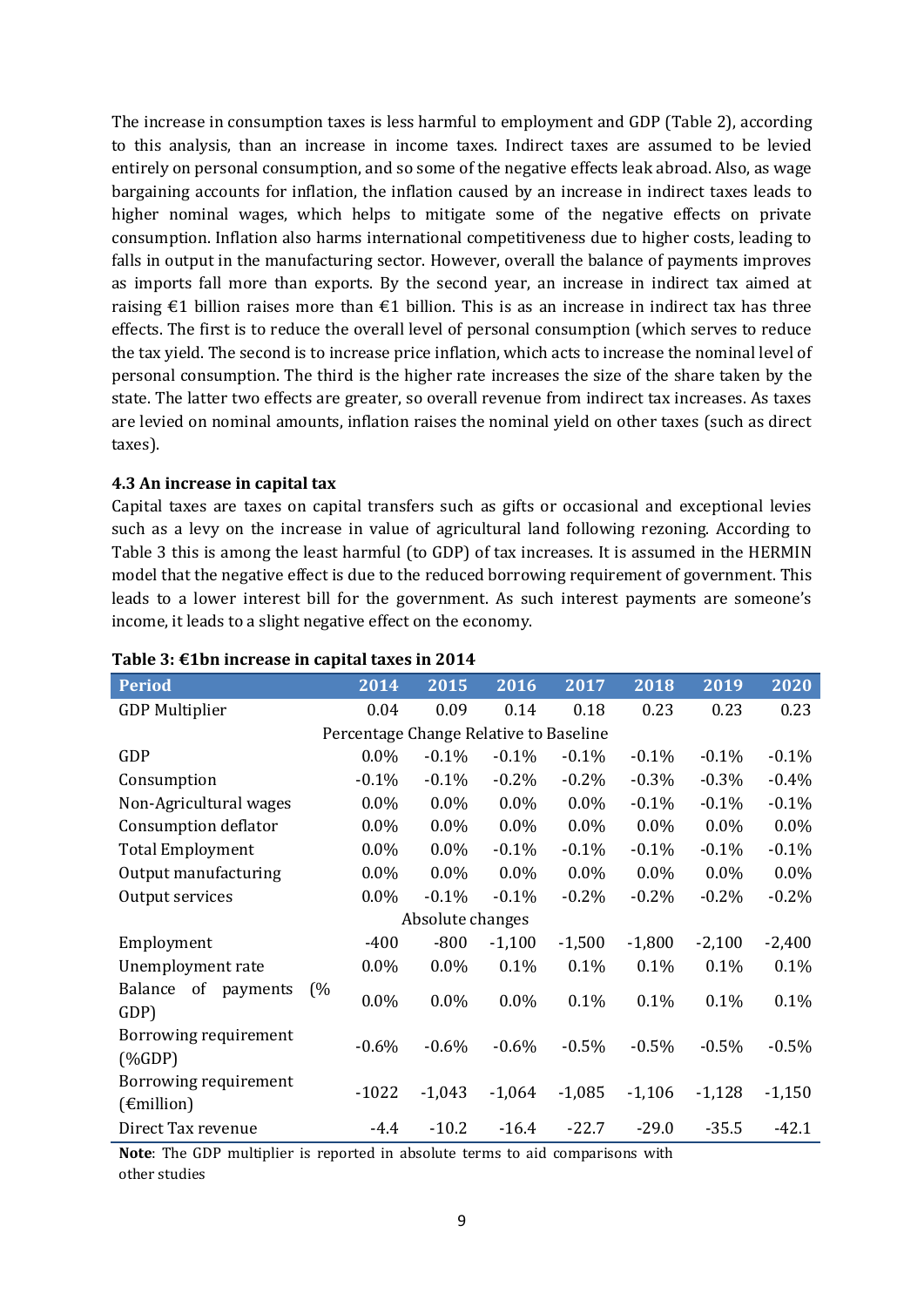#### **4.4 An increase in corporation tax**

An increase in effective corporation tax would also have a small effect. The increase need not be in the headline rate of 12.5%, but could be due to an adjustment of various allowances. The effect may appear surprisingly small (Table 4), though it should be noted in the study of [Coenen](#page-21-9)  [et al. \(2012\)](#page-21-9), the multiplier for corporation tax for the US is reported as 0.24 and 0.15 for the EU. In the HERMIN model the tax base for the current year's corporation tax is the previous year's profits.

One reason the multiplier is so low is that retained profits are determined as a ratio of total profits rather than after tax profits. Also in the private sector investment is assumed to be determined by cost minimisation by firms rather profit maximisation (whether before or after tax). The analysis does not account for any potential reduction in foreign investment which may occur due to a loss of the "12.5% brand" or uncertainty regarding future corporation tax increases. For these reasons the estimates for a change in corporation tax should be treated with caution.

|                                                | 2014                                   | 2015             | 2016     | 2017     | 2018     | 2019    | 2020     |
|------------------------------------------------|----------------------------------------|------------------|----------|----------|----------|---------|----------|
| <b>GDP Multiplier</b>                          | 0.05                                   | 0.10             | 0.15     | 0.21     | 0.26     | 0.26    | 0.26     |
|                                                | Percentage Change Relative to Baseline |                  |          |          |          |         |          |
| GDP                                            | $0.0\%$                                | $-0.1%$          | $-0.1%$  | $-0.1%$  | $-0.1\%$ | $-0.2%$ | $-0.2\%$ |
| Consumptoin                                    | $-0.1%$                                | $-0.1%$          | $-0.2\%$ | $-0.3%$  | $-0.3%$  | $-0.4%$ | $-0.5%$  |
| Non-Agricultural wages                         | $0.0\%$                                | $0.0\%$          | $0.0\%$  | $-0.1%$  | $-0.1%$  | $-0.1%$ | $-0.1%$  |
| Consumption deflator                           | $0.0\%$                                | $0.0\%$          | $0.0\%$  | $0.0\%$  | $0.0\%$  | $0.0\%$ | $0.0\%$  |
| <b>Total Employment</b>                        | $0.0\%$                                | $0.0\%$          | $-0.1%$  | $-0.1%$  | $-0.1%$  | $-0.1%$ | $-0.2%$  |
| Output manufacturing                           | $0.0\%$                                | $0.0\%$          | $0.0\%$  | $0.0\%$  | $0.0\%$  | $0.0\%$ | $0.0\%$  |
| Output services                                | $0.0\%$                                | $-0.1%$          | $-0.1\%$ | $-0.2%$  | $-0.2%$  | $-0.3%$ | $-0.3%$  |
|                                                |                                        | Absolute changes |          |          |          |         |          |
| Employment                                     | $-400$                                 | $-800$           | $-1200$  | $-1700$  | $-2100$  | $-2500$ | $-2900$  |
| Unemployment rate                              | $0.0\%$                                | $0.0\%$          | 0.1%     | $0.1\%$  | $0.1\%$  | 0.1%    | 0.1%     |
| Balance of payments (% GDP)                    | $0.0\%$                                | $0.0\%$          | $0.0\%$  | 0.1%     | 0.1%     | 0.1%    | 0.1%     |
| <b>General Government Balance</b><br>$(\%GDP)$ | $-0.6%$                                | $-0.6%$          | $-0.6\%$ | $-0.7\%$ | $-0.7%$  | $-0.7%$ | $-0.7%$  |
| Borrowing requirement<br>$(\epsilon$ million)  | $-1058$                                | $-1133$          | $-1217$  | $-1308$  | $-1400$  | $-1496$ | $-1598$  |
| <b>Corporation Tax revenue</b>                 | 1035                                   | 1086             | 1143     | 1207     | 1269     | 1334    | 1402     |

#### **Table 4: €1bn increase in corporation taxes in 2014**

Note: The GDP multiplier is reported in absolute terms to aid comparisons with other studies

#### **4.5 A cut to non-wage public consumption**

Non-wage public consumption includes most of the day to day spending of government not included in wages. This study assumes that 60% of non-wage public consumption comes from the private sector services, 10% from private sector manufacturing, and 30% imported. As can be seen (Table 5), there is a strong negative effect on output from private sector services. As services are labour intensive it leads to a large fall in employment. The depressive effect leads to wage falls, which combined with the drop in employment leads to falls in private consumption. Although non-wage expenditure is cut successfully, cuts do not equal savings. The weaker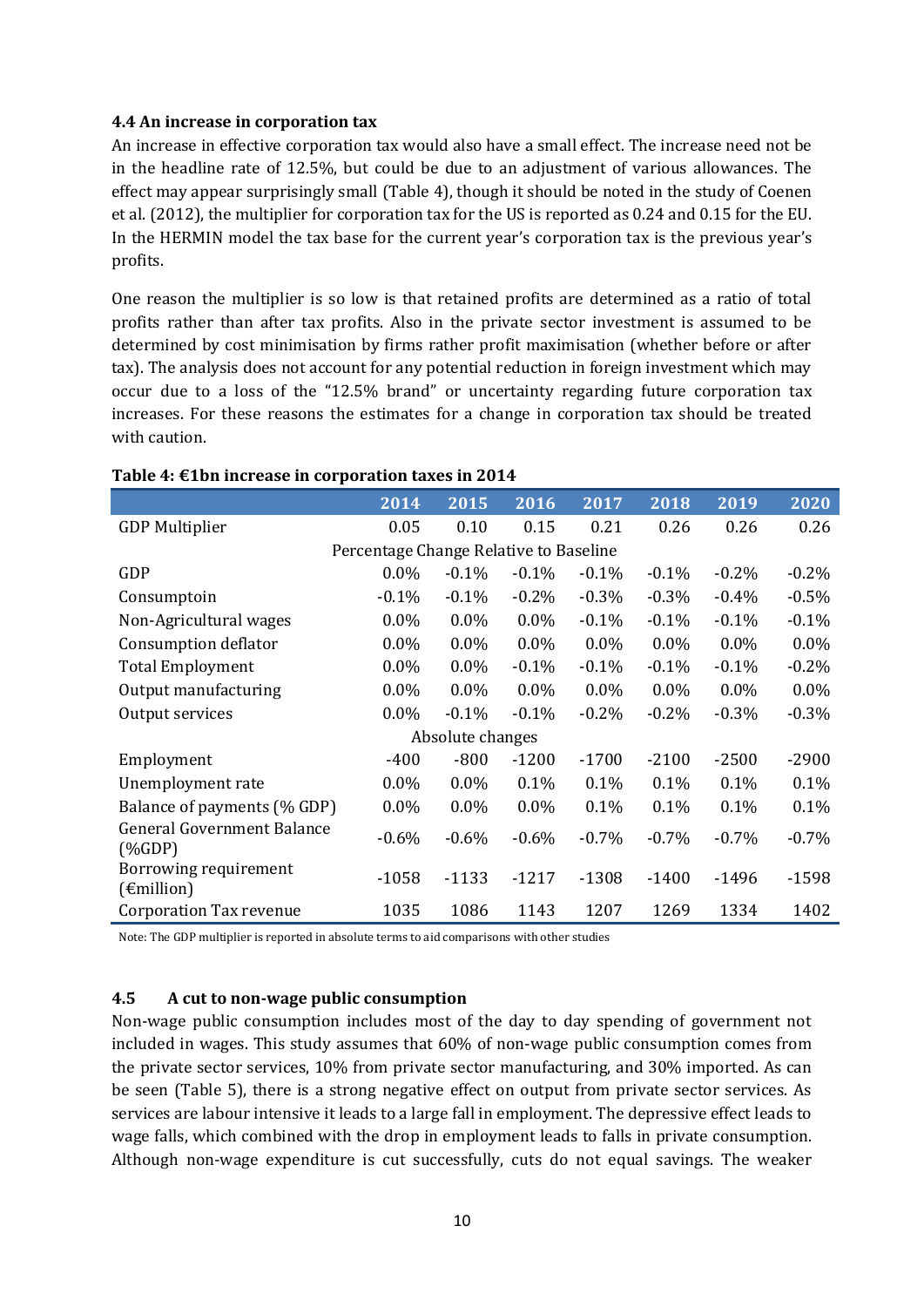economy mean less taxes are collected, so the change in the government's borrowing requirement is less than €1billion.

Over time the multiplier is less than that for an increase in direct taxes. This is as a  $\epsilon$ 1bn cut is a cut in nominal terms. Due to inflation, over time the real effect of such a cut diminishes. In contrast, for an increase in a tax rate, it remains a fixed percentage of an increasing nominal amount. The impact on GDP is broadly in line with [Bénétrix and Lane \(2009\)](#page-21-14). In the majority of their specifications an increase in non-wage government consumption increases GDP, which is consistent with the findings presented in Table 5.

| <b>Period</b>                                 | 2014                                   | 2015             | 2016     | 2017     | 2018     | 2019     | 2020     |
|-----------------------------------------------|----------------------------------------|------------------|----------|----------|----------|----------|----------|
| <b>GDP Multiplier</b>                         | 1.05                                   | 1.09             | 1.11     | 1.11     | 1.12     | 1.12     | 1.12     |
|                                               | Percentage Change Relative to Baseline |                  |          |          |          |          |          |
| GDP                                           | $-0.6%$                                | $-0.6%$          | $-0.6%$  | $-0.6\%$ | $-0.6\%$ | $-0.5%$  | $-0.5%$  |
| Consumption                                   | $-0.7%$                                | $-0.8%$          | $-0.8%$  | $-0.8%$  | $-0.8%$  | $-0.8\%$ | $-0.8%$  |
| Non-Agricultural wages                        | $-0.2%$                                | $-0.3%$          | $-0.4%$  | $-0.4%$  | $-0.4%$  | $-0.4%$  | $-0.4%$  |
| Consumption deflator                          | $-0.1\%$                               | $-0.1%$          | $-0.2%$  | $-0.2%$  | $-0.2%$  | $-0.2%$  | $-0.2%$  |
| <b>Total Employment</b>                       | $-0.6%$                                | $-0.6%$          | $-0.6%$  | $-0.6%$  | $-0.6%$  | $-0.6%$  | $-0.6%$  |
| Output manufacturing                          | $0.0\%$                                | 0.1%             | 0.1%     | 0.1%     | 0.1%     | 0.1%     | 0.1%     |
| Output services                               | $-1.1%$                                | $-1.1%$          | $-1.1%$  | $-1.1%$  | $-1.1%$  | $-1.1%$  | $-1.1%$  |
|                                               |                                        | Absolute changes |          |          |          |          |          |
| Employment                                    | $-10500$                               | $-10800$         | $-10800$ | $-10800$ | $-10700$ | $-10600$ | $-10500$ |
| Unemployment rate                             | 0.5%                                   | 0.5%             | 0.5%     | 0.5%     | 0.5%     | 0.5%     | 0.5%     |
| Balance of payments (% GDP)                   | $0.6\%$                                | $0.6\%$          | 0.5%     | 0.5%     | 0.5%     | 0.5%     | 0.5%     |
| Borrowing requirement<br>$(\%GDP)$            | $-0.4%$                                | $-0.3%$          | $-0.3%$  | $-0.3%$  | $-0.3\%$ | $-0.3\%$ | $-0.3%$  |
| Borrowing requirement<br>$(\epsilon$ million) | $-732$                                 | $-650$           | -646     | $-653$   | $-665$   | $-678$   | $-691$   |
| Non-wage expenditure                          | $-1000$                                | $-1000$          | $-1000$  | $-1000$  | $-1000$  | $-1000$  | $-1000$  |

|  | Table 5: $\epsilon$ 1bn cut in non-wage public consumption in 2014 |  |  |  |
|--|--------------------------------------------------------------------|--|--|--|
|  |                                                                    |  |  |  |

**Note**: The GDP multiplier is reported in absolute terms to aid comparisons with other studies

#### **4.6 A cut to public sector wages**

A cut in public sector wage rates has a large multiplier (Table 6). This is partially due to the value added in the public sector being measure in part as linked to the value of wages in the public sector. For this reason the multiplier should be treated with some caution.

The removal of  $\epsilon$ 1 billion in pay rate reductions has the effect of reducing consumption, with private sector services being particularly badly hit. The effect on the borrowing requirement is relatively small. This is as a large amount of public sector pay is returned directly to the government in the form of tax. The reduced consumer spending and fall in employment reduces both direct and indirect taxes collected by the government, resulting in public sector pay cuts having a relatively small impact on the deficit. The results contrast somewhat with those of [Bénétrix and Lane \(2009\)](#page-21-14). In all their specifications, an increase in the government wage bill (whether due to pay rates or head count) reduces GDP. However, the results are qualitatively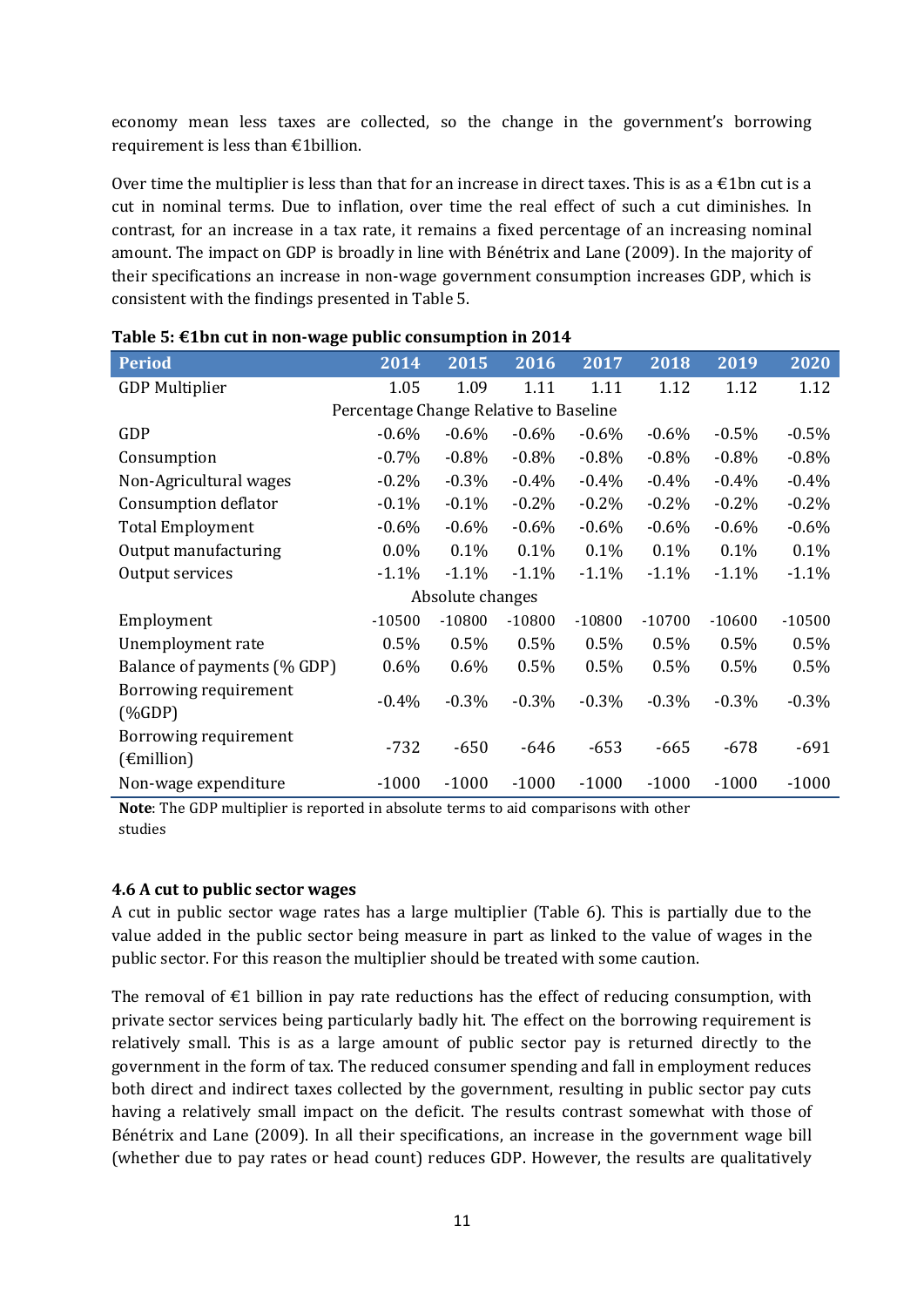the same as those of [Bergin et al. \(2013\)](#page-21-17). Although the effect on GDP is smaller in their paper, the effect on private consumption is very similar.

| <b>Period</b>                                                                                                                                                                                                                                                                                                                                              | 2014                                   | 2015             | 2016     | 2017     | 2018     | 2019     | 2020     |
|------------------------------------------------------------------------------------------------------------------------------------------------------------------------------------------------------------------------------------------------------------------------------------------------------------------------------------------------------------|----------------------------------------|------------------|----------|----------|----------|----------|----------|
| <b>GDP Multiplier</b>                                                                                                                                                                                                                                                                                                                                      | 1.35                                   | 1.37             | 1.38     | 1.37     | 1.37     | 1.37     | 1.37     |
|                                                                                                                                                                                                                                                                                                                                                            | Percentage Change Relative to Baseline |                  |          |          |          |          |          |
| GDP                                                                                                                                                                                                                                                                                                                                                        | $-0.8\%$                               | $-0.8\%$         | $-0.7\%$ | $-0.7\%$ | $-0.7\%$ | $-0.7\%$ | $-0.6%$  |
| Consumption                                                                                                                                                                                                                                                                                                                                                | $-0.9%$                                | $-0.9%$          | $-0.9%$  | $-0.9%$  | $-0.9\%$ | $-0.8%$  | $-0.8%$  |
| Non-Agricultural wages                                                                                                                                                                                                                                                                                                                                     | $-1.7\%$                               | $-1.7%$          | $-1.7%$  | $-1.6%$  | $-1.6%$  | $-1.6%$  | $-1.5%$  |
| Consumption deflator                                                                                                                                                                                                                                                                                                                                       | $-0.2%$                                | $-0.2\%$         | $-0.2%$  | $-0.2%$  | $-0.2\%$ | $-0.2%$  | $-0.2%$  |
| <b>Total Employment</b>                                                                                                                                                                                                                                                                                                                                    | $-0.3%$                                | $-0.3%$          | $-0.3%$  | $-0.3%$  | $-0.3%$  | $-0.3%$  | $-0.3%$  |
| Output manufacturing                                                                                                                                                                                                                                                                                                                                       | $0.0\%$                                | 0.1%             | 0.1%     | $0.1\%$  | $0.1\%$  | 0.1%     | 0.1%     |
| Output services                                                                                                                                                                                                                                                                                                                                            | $-0.6%$                                | $-0.6%$          | $-0.6%$  | $-0.6%$  | $-0.5%$  | $-0.5%$  | $-0.5%$  |
|                                                                                                                                                                                                                                                                                                                                                            |                                        | Absolute changes |          |          |          |          |          |
| Employment                                                                                                                                                                                                                                                                                                                                                 | $-5,200$                               | $-5,400$         | $-5,400$ | $-5,300$ | $-5,200$ | $-5,100$ | $-5,000$ |
| Unemployment rate                                                                                                                                                                                                                                                                                                                                          | 0.3%                                   | 0.3%             | 0.3%     | 0.3%     | $0.2\%$  | 0.2%     | 0.2%     |
| Balance of payments (% GDP)                                                                                                                                                                                                                                                                                                                                | $0.4\%$                                | 0.4%             | 0.4%     | $0.4\%$  | $0.4\%$  | 0.4%     | 0.3%     |
| Borrowing requirement<br>$(%$ $(%$ $\mathbf{A})$ $\mathbf{A}$ $\mathbf{A}$ $\mathbf{A}$ $\mathbf{A}$ $\mathbf{A}$ $\mathbf{A}$ $\mathbf{A}$ $\mathbf{A}$ $\mathbf{A}$ $\mathbf{A}$ $\mathbf{A}$ $\mathbf{A}$ $\mathbf{A}$ $\mathbf{A}$ $\mathbf{A}$ $\mathbf{A}$ $\mathbf{A}$ $\mathbf{A}$ $\mathbf{A}$ $\mathbf{A}$ $\mathbf{A}$ $\mathbf{A}$ $\mathbf{A$ | $-0.1%$                                | $-0.1%$          | $-0.1\%$ | $-0.1\%$ | $-0.1\%$ | $-0.1%$  | $-0.1%$  |
| Borrowing requirement<br>$(\epsilon$ million)                                                                                                                                                                                                                                                                                                              | $-346$                                 | $-300$           | $-295$   | $-299$   | $-307$   | $-315$   | $-323$   |
| <b>Public Sector Wages</b>                                                                                                                                                                                                                                                                                                                                 | $-1000$                                | $-1,000$         | $-1,000$ | $-1,000$ | $-1,000$ | $-1,000$ | $-1,000$ |

#### **Table 6: €1bn cut in public sector wages in 2014**

**Note**: The GDP multiplier is reported in absolute terms to aid comparisons with other studies

#### **4.7 A cut to social transfers**

A shortfall of the HERMIN model is that rather than being linked to factors such as the numbers of unemployed, numbers of pensioners and so on, social transfers are simply a rate set per person, and linked to inflation. Therefore, as seen in Table 7 the effect on a change in rate amplifies over time as the base (size of population and price inflation) change over time. Nevertheless, the negative effects on private consumption are clearly seen, leading to job losses. Less VAT is paid on consumption, and less direct tax is being paid due to lower employment, resulting in the government deficit being improved by only approximately half the actual adjustment.

The effects on private sector consumption and GDP reported in Table 7 are somewhat larger than those reported b[y Bergin et al. \(2013\)](#page-21-17). This may be due to different assumptions regarding the savings rate. Qualitatively the results are similar.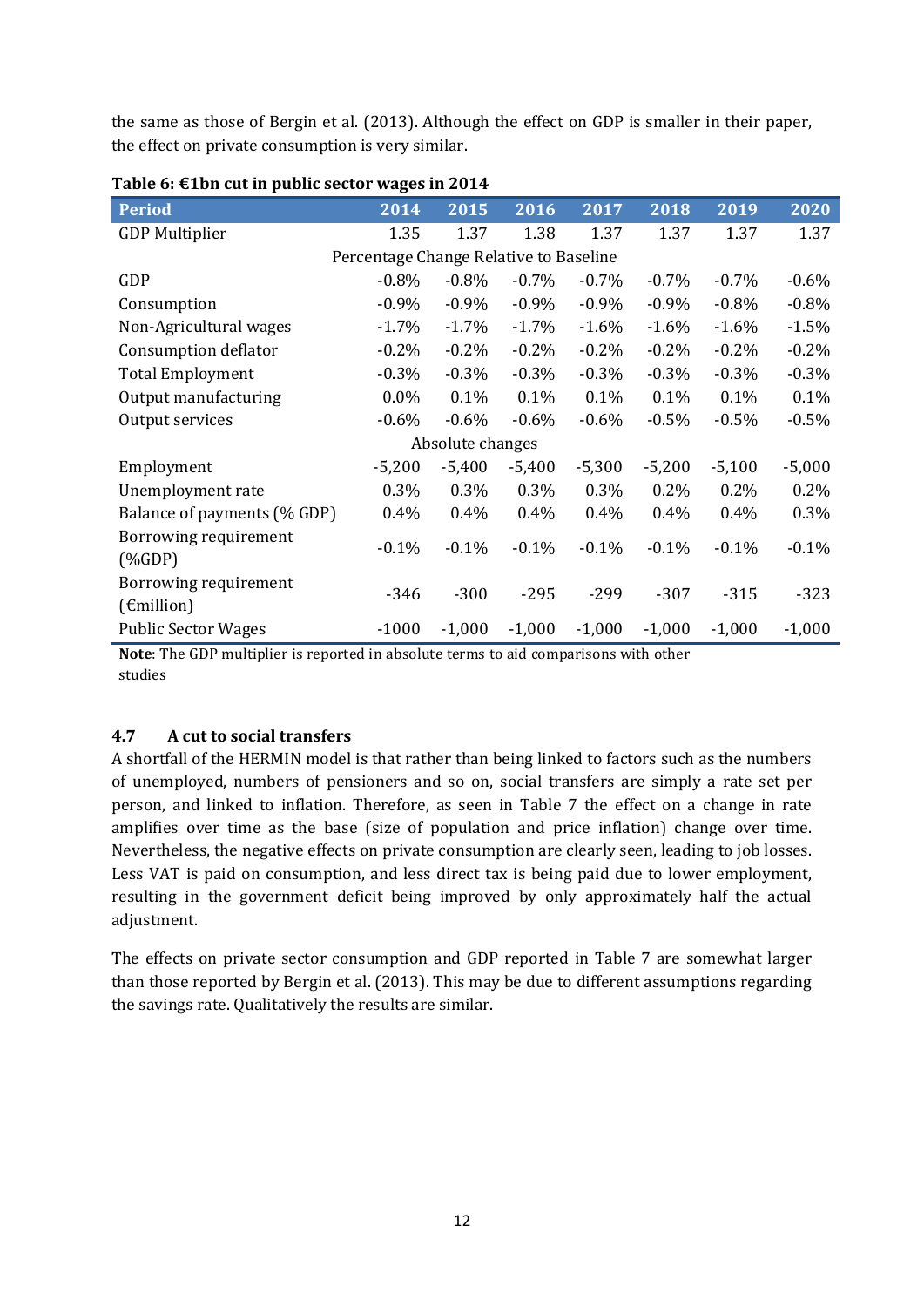|                                                                                                                                                                                                                                                                                                                                                            | 2014                                   | 2015             | 2016     | 2017     | 2018     | 2019     | 2020     |
|------------------------------------------------------------------------------------------------------------------------------------------------------------------------------------------------------------------------------------------------------------------------------------------------------------------------------------------------------------|----------------------------------------|------------------|----------|----------|----------|----------|----------|
| <b>GDP Multiplier</b>                                                                                                                                                                                                                                                                                                                                      | 1.06                                   | 1.10             | 1.12     | 1.12     | 1.12     | 1.12     | 1.12     |
|                                                                                                                                                                                                                                                                                                                                                            | Percentage Change Relative to Baseline |                  |          |          |          |          |          |
| GDP                                                                                                                                                                                                                                                                                                                                                        | $-0.6\%$                               | $-0.6%$          | $-0.6%$  | $-0.6%$  | $-0.6\%$ | $-0.5%$  | $-0.5%$  |
| Consumption                                                                                                                                                                                                                                                                                                                                                | $-1.5%$                                | $-1.5%$          | $-1.5%$  | $-1.5%$  | $-1.5%$  | $-1.4%$  | $-1.4%$  |
| Non-Agricultural wages                                                                                                                                                                                                                                                                                                                                     | $-0.1%$                                | $-0.3%$          | $-0.3%$  | $-0.3%$  | $-0.3%$  | $-0.3%$  | $-0.3%$  |
| Consumption deflator                                                                                                                                                                                                                                                                                                                                       | $-0.1%$                                | $-0.1%$          | $-0.1%$  | $-0.1%$  | $-0.1%$  | $-0.1%$  | $-0.1%$  |
| <b>Total Employment</b>                                                                                                                                                                                                                                                                                                                                    | $-0.5\%$                               | $-0.5%$          | $-0.5%$  | $-0.5%$  | $-0.5%$  | $-0.5\%$ | $-0.5%$  |
| Output manufacturing                                                                                                                                                                                                                                                                                                                                       | $0.0\%$                                | 0.1%             | 0.1%     | 0.1%     | 0.1%     | 0.1%     | 0.1%     |
| Output services                                                                                                                                                                                                                                                                                                                                            | $-0.9%$                                | $-1.0\%$         | $-0.9\%$ | $-0.9%$  | $-0.9\%$ | $-0.9%$  | $-0.9%$  |
|                                                                                                                                                                                                                                                                                                                                                            |                                        | Absolute changes |          |          |          |          |          |
| Employment                                                                                                                                                                                                                                                                                                                                                 | $-8,800$                               | $-9,000$         | $-9,100$ | $-9,000$ | $-8,900$ | $-8,800$ | $-8,700$ |
| Unemployment rate                                                                                                                                                                                                                                                                                                                                          | $0.4\%$                                | 0.4%             | $0.4\%$  | $0.4\%$  | $0.4\%$  | $0.4\%$  | 0.4%     |
| Balance of payments (% GDP)                                                                                                                                                                                                                                                                                                                                | $0.4\%$                                | 0.4%             | $0.4\%$  | $0.4\%$  | 0.3%     | 0.3%     | 0.3%     |
| Borrowing requirement<br>$(%$ $(%$ $\mathbf{A})$ $\mathbf{A}$ $\mathbf{A}$ $\mathbf{C}$ $\mathbf{D}$ $\mathbf{P}$ $\mathbf{D}$ $\mathbf{D}$ $\mathbf{D}$ $\mathbf{D}$ $\mathbf{D}$ $\mathbf{D}$ $\mathbf{D}$ $\mathbf{D}$ $\mathbf{D}$ $\mathbf{D}$ $\mathbf{D}$ $\mathbf{D}$ $\mathbf{D}$ $\mathbf{D}$ $\mathbf{D}$ $\mathbf{D}$ $\mathbf{D}$ $\mathbf{D$ | $-0.3%$                                | $-0.2%$          | $-0.2%$  | $-0.2%$  | $-0.2%$  | $-0.2%$  | $-0.2%$  |
| Borrowing requirement<br>$(\epsilon$ million)                                                                                                                                                                                                                                                                                                              | $-523$                                 | $-462$           | $-470$   | $-484$   | $-503$   | $-523$   | $-543$   |
| <b>Social Transfers</b>                                                                                                                                                                                                                                                                                                                                    | $-1000$                                | $-1028$          | $-1052$  | $-1066$  | $-1079$  | $-1093$  | $-1107$  |

#### **Table 7: €1bn cut in social transfers in 2014**

**Note**: The GDP multiplier is reported in absolute terms to aid comparisons with other studies

## **4.8 A cut to public investment**

The HERMIN model was originally developed with analysing the effects of European Structural and Cohesion funds specifically in mind, and is therefore well suited to measuring the effect of a  $€1$  billion cut to public investment. Public investment has the largest multiplier and this is consistent with other studies [\(Coenen et al., 2012;](#page-21-9) [European Central Bank, 2012\)](#page-21-6). The effect increases over time as the lack of investment reduces Ireland's capacity as an export platform. The job losses are also large. It should be noted that these results are somewhat sensitive to differences in the price index for building and construction. This sector has yet to return to any sort of equilibrium, and reported price indices are somewhat unreliable. Nevertheless, the large multiplier is consistent with other studies.

The effects shown are considerably larger than those reported in [Bergin et al. \(2013\)](#page-21-17). This may partially be due to different assumptions regarding the price of construction. Also, the HERMES model assumes that public investment has no role in enhancing productivity (effectively assuming that public investment involves building roads to nowhere). In contrast the HERMIN model accounts for these positive spill-overs. Due to these productivity enhancing effects, cuts to investment have a relatively small effect on the deficit (and if the effects on social welfare spending of changes in employment were properly accounted for, it is likely to be selffinancing).

The impact on GDP is broadly in line with [Bénétrix and Lane \(2009\)](#page-21-14). In the majority of their specifications an increase in public investment increases GDP (at least over the short run, for which their methodology is more appropriate), which is consistent with the findings presented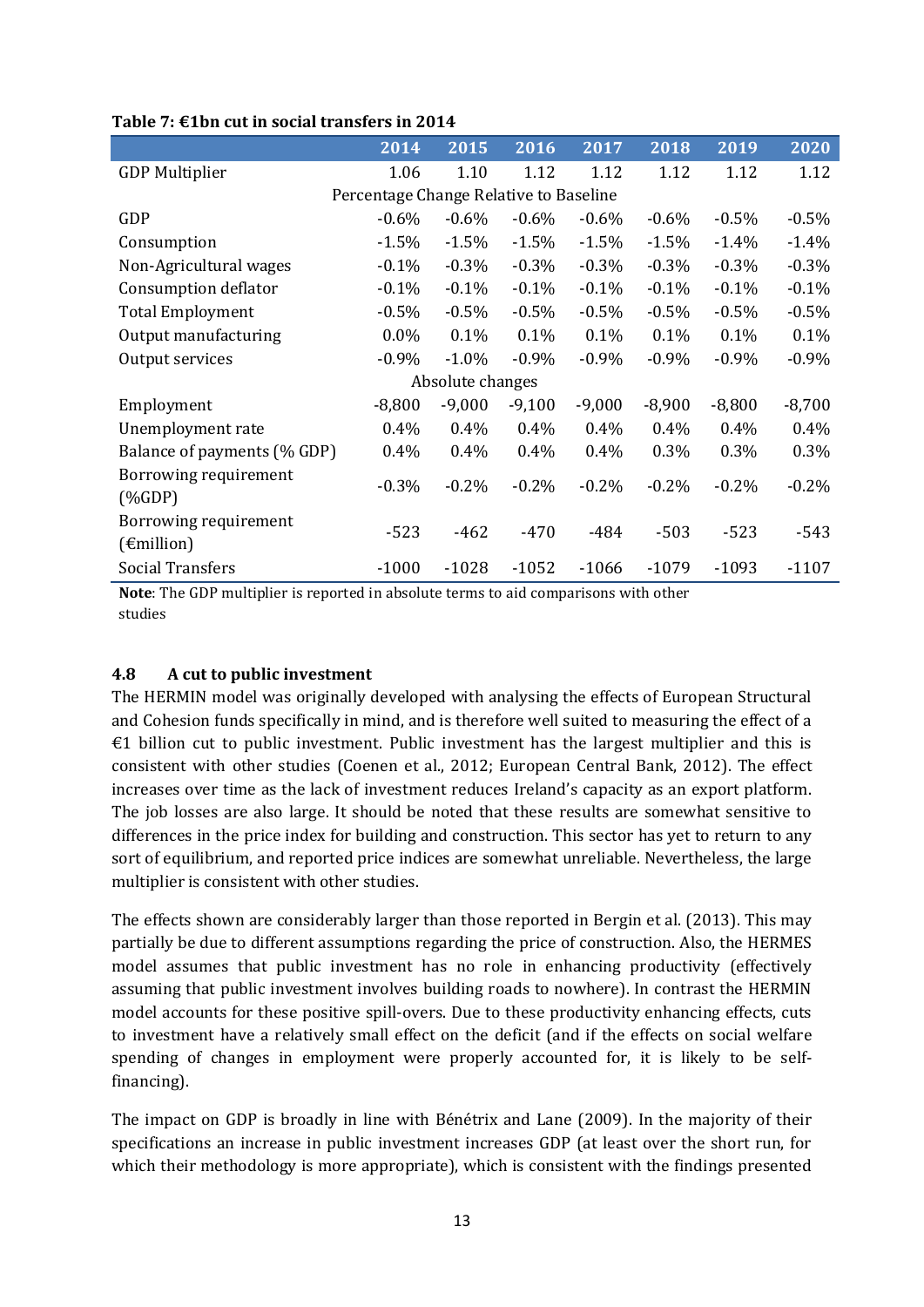in Table 8. Positive effects are also found in an analysis by [Pereira and Pinho \(2011\)](#page-22-4). A recent analysis conducted by [Bradley and Untiedt \(2012b\)](#page-21-18) focusing on Ireland and also using the HERMIN model shows results that are broadly similar (though slightly smaller in magnitude, again possibly due to different assumptions regarding the price index for building and construction). Recent work by [Kelly and McQuinn \(2013\)](#page-22-5) suggests that models such as HERMIN and HERMES may overstate the effects an investment cut has on the public finances. This is due to the linkages between the cost of a bank bailout, and the rate of unemployment (the unemployed are more likely to default on their mortgage). Therefore public sector investment is likely to be self-financing. A more detailed discussion of an investment stimulus is given in [O'Farrell \(2012\)](#page-22-6).

|                             | $2\overline{014}$                      | 2015             | 2016     | 2017     | 2018     | 2019     | 2020     |
|-----------------------------|----------------------------------------|------------------|----------|----------|----------|----------|----------|
| <b>GDP Multiplier</b>       | 1.76                                   | 1.88             | 1.98     | 2.06     | 2.15     | 2.15     | 2.15     |
|                             | Percentage Change Relative to Baseline |                  |          |          |          |          |          |
| GDP                         | $-1.0\%$                               | $-1.0\%$         | $-1.1\%$ | $-1.1\%$ | $-1.1\%$ | $-1.1\%$ | $-1.1%$  |
| Consumption                 | $-1.1\%$                               | $-1.2\%$         | $-1.2%$  | $-1.2%$  | $-1.2%$  | $-1.2%$  | $-1.2%$  |
| Non-Agricultural wages      | $-0.3%$                                | $-0.6%$          | $-0.7%$  | $-0.7%$  | $-0.7%$  | $-0.7%$  | $-0.7%$  |
| Consumption deflator        | $-0.1%$                                | $-0.2\%$         | $-0.2%$  | $-0.2%$  | $-0.2%$  | $-0.2%$  | $-0.2%$  |
| <b>Total Employment</b>     | $-1.0\%$                               | $-1.0\%$         | $-1.0\%$ | $-1.0\%$ | $-1.0\%$ | $-1.0\%$ | $-1.0%$  |
| Output manufacturing        | $-0.1%$                                | $-0.1\%$         | $-0.2%$  | $-0.3%$  | $-0.4\%$ | $-0.5%$  | $-0.6%$  |
| Output services             | $-1.5%$                                | $-1.6%$          | $-1.6\%$ | $-1.6\%$ | $-1.5%$  | $-1.5%$  | $-1.5%$  |
|                             |                                        | Absolute changes |          |          |          |          |          |
| Employment                  | $-18500$                               | $-18800$         | $-18800$ | $-18600$ | $-18400$ | $-18200$ | $-18100$ |
| Unemployment rate           | 0.9%                                   | 0.9%             | 0.9%     | 0.9%     | 0.9%     | 0.9%     | 0.9%     |
| Balance of payments (% GDP) | 0.5%                                   | 0.5%             | 0.4%     | $0.4\%$  | 0.4%     | $0.4\%$  | 0.3%     |
| Borrowing requirement       | $-0.2%$                                | $-0.1%$          | $-0.1%$  | $-0.1\%$ | $-0.1\%$ | $-0.1\%$ | $-0.1%$  |
| $(\%GDP)$                   |                                        |                  |          |          |          |          |          |
| Borrowing requirement       | $-420$                                 | $-255$           | $-216$   | $-194$   | $-177$   | $-157$   | $-134$   |
| $(\epsilon$ million)        |                                        |                  |          |          |          |          |          |
| <b>Public Investment</b>    | $-1000$                                | $-1,000$         | $-1,000$ | $-1,000$ | $-1,000$ | $-1,000$ | $-1,000$ |

#### **Table 8: €1bn cut in public investment in 2014**

**Note**: The GDP multiplier is reported in absolute terms to aid comparisons with other studies

#### **4.9 An increase in employer's PRSI**

The effect of a change in employer's PRSI (Table 9) is almost identical to the effect of a change in corporation tax. Both impact on firm's after-tax profits in the same way (in the model), but they have a different tax base (employer's PRSI is based on worker's pay, but corporation tax is based on last year's profits). The impact operates through the same channels as a change in corporation tax.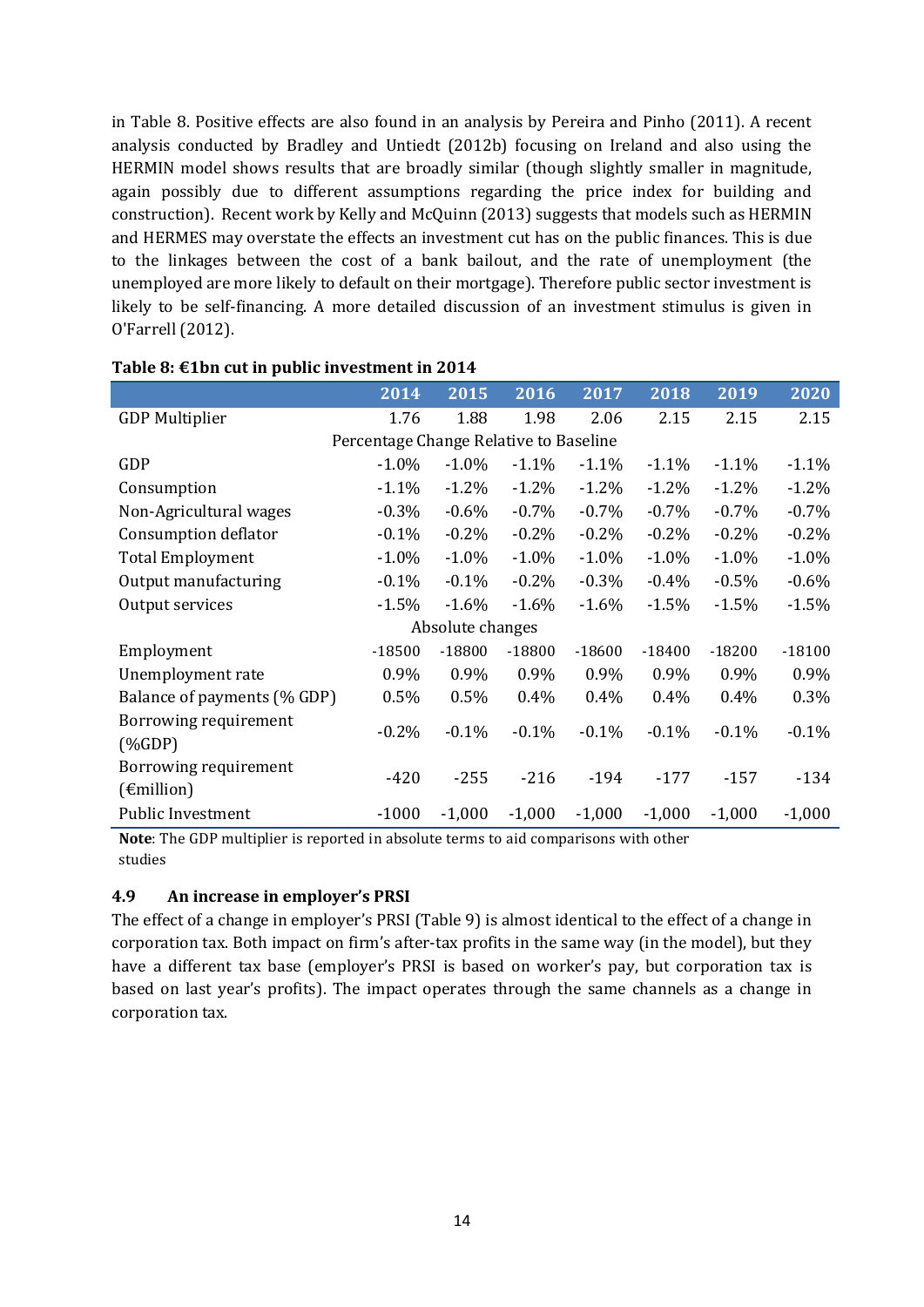|                                               | 2014                                   | 2015             | 2016     | 2017     | 2018     | 2019     | 2020    |
|-----------------------------------------------|----------------------------------------|------------------|----------|----------|----------|----------|---------|
| <b>GDP Multiplier</b>                         | 0.04                                   | 0.09             | 0.14     | 0.19     | 0.24     | 0.24     | 0.24    |
|                                               | Percentage Change Relative to Baseline |                  |          |          |          |          |         |
| GDP                                           | $0.0\%$                                | $-0.1%$          | $-0.1%$  | $-0.1\%$ | $-0.1\%$ | $-0.1\%$ | $-0.2%$ |
| Consumptoin                                   | $-0.1%$                                | $-0.1%$          | $-0.2%$  | $-0.3%$  | $-0.3\%$ | $-0.4%$  | $-0.4%$ |
| Non-Agricultural wages                        | $0.0\%$                                | $0.0\%$          | $0.0\%$  | $0.0\%$  | $-0.1\%$ | $-0.1\%$ | $-0.1%$ |
| Consumption deflator                          | $0.0\%$                                | $0.0\%$          | $0.0\%$  | $0.0\%$  | $0.0\%$  | $0.0\%$  | $0.0\%$ |
| <b>Total Employment</b>                       | $0.0\%$                                | $0.0\%$          | $-0.1%$  | $-0.1%$  | $-0.1%$  | $-0.1%$  | $-0.1%$ |
| Output manufacturing                          | $0.0\%$                                | $0.0\%$          | $0.0\%$  | $0.0\%$  | $0.0\%$  | $0.0\%$  | $0.0\%$ |
| Output services                               | $0.0\%$                                | $-0.1\%$         | $-0.1\%$ | $-0.2\%$ | $-0.2\%$ | $-0.2\%$ | $-0.3%$ |
|                                               |                                        | Absolute changes |          |          |          |          |         |
| Employment                                    | $-400$                                 | $-800$           | $-1200$  | $-1500$  | $-1900$  | $-2300$  | $-2600$ |
| Unemployment rate                             | $0.0\%$                                | $0.0\%$          | 0.1%     | 0.1%     | 0.1%     | 0.1%     | 0.1%    |
| Balance of payments (% GDP)                   | $0.0\%$                                | $0.0\%$          | $0.0\%$  | 0.1%     | 0.1%     | 0.1%     | 0.1%    |
| Borrowing requirement<br>$(\%GDP)$            | $-0.6%$                                | $-0.6\%$         | $-0.6\%$ | $-0.6%$  | $-0.6\%$ | $-0.6\%$ | $-0.6%$ |
| Borrowing requirement<br>$(\epsilon$ million) | $-1022$                                | $-1065$          | $-1124$  | $-1178$  | $-1235$  | $-1294$  | $-1356$ |
| <b>Employer PRSI revenue</b>                  | 998                                    | 1017             | 1052     | 1081     | 1111     | 1143     | 1175    |

## **Table 9: €1bn increase in employer's PRSI**

Note: The GDP multiplier is reported in absolute terms to aid comparisons with other studies

| <b>Period</b>                                 | 2014                                   | 2015             | $20\overline{16}$ | 2017     | 2018     | 2019     | 2020     |
|-----------------------------------------------|----------------------------------------|------------------|-------------------|----------|----------|----------|----------|
| <b>GDP Multiplier</b>                         | 1.38                                   | 1.42             | 1.48              | 1.45     | 1.42     | 1.42     | 1.42     |
|                                               | Percentage Change Relative to Baseline |                  |                   |          |          |          |          |
| <b>GDP</b>                                    | $-0.8%$                                | $-0.8\%$         | $-0.8%$           | $-0.8%$  | $-0.7\%$ | $-0.7\%$ | $-0.6%$  |
| Consumptoin                                   | $-1.0%$                                | $-1.1%$          | $-1.1%$           | $-1.1%$  | $-1.0\%$ | $-1.0%$  | $-0.9%$  |
| Non-Agricultural wages                        | $-0.3%$                                | $-0.6%$          | $-0.7%$           | $-0.7%$  | $-0.7%$  | $-0.6%$  | $-0.6%$  |
| Consumption deflator                          | $-0.3%$                                | $-0.4%$          | $-0.5%$           | $-0.5%$  | $-0.5%$  | $-0.5%$  | $-0.5%$  |
| <b>Total Employment</b>                       | $-1.7%$                                | $-1.8%$          | $-1.8%$           | $-1.7%$  | $-1.7%$  | $-1.7%$  | $-1.7%$  |
| Output manufacturing                          | 0.1%                                   | $0.2\%$          | 0.3%              | 0.3%     | 0.3%     | 0.3%     | 0.3%     |
| Output services                               | $-0.6%$                                | $-0.7%$          | $-0.7%$           | $-0.7%$  | $-0.7%$  | $-0.7%$  | $-0.6%$  |
|                                               |                                        | Absolute changes |                   |          |          |          |          |
| Employment                                    | $-31300$                               | $-32100$         | $-32500$          | $-32200$ | $-32000$ | $-31700$ | $-31500$ |
| Unemployment rate                             | 1.5%                                   | 1.5%             | 1.6%              | 1.5%     | 1.5%     | 1.5%     | 1.5%     |
| Balance of payments (% GDP)                   | $0.4\%$                                | 0.3%             | 0.3%              | 0.3%     | 0.3%     | 0.3%     | 0.3%     |
| Borrowing requirement<br>$(\%GDP)$            | $-0.1%$                                | 0.1%             | 0.1%              | 0.1%     | 0.1%     | 0.1%     | 0.1%     |
| Borrowing requirement<br>$(\epsilon$ million) | $-241$                                 | $-28$            | 43                | 73       | 88       | 101      | 114      |
| Public Sector Pay bill                        | $-1000$                                | $-964$           | $-971$            | $-971$   | $-971$   | $-971$   | $-971$   |

## **Table 10: €1bn cut in public sector employment**

Note: The GDP multiplier is reported in absolute terms to aid comparisons with other studies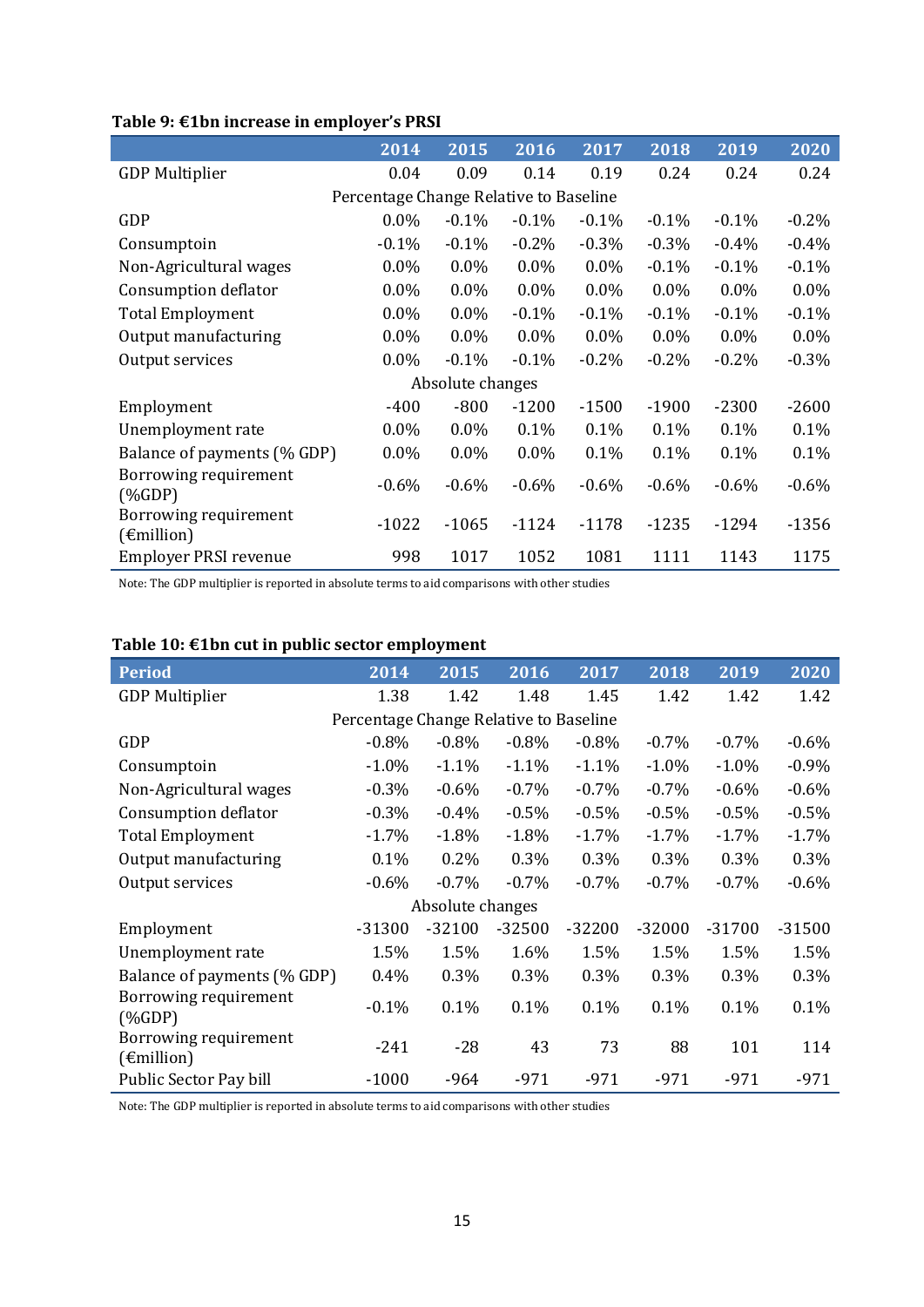#### **4.10 A cut to public sector employment**

As satisfactory data is not available, the public sector is proxied by sectors Public administration and defence/compulsory social insurance; Education; and, Human health and social work activities (O,P, and Q in the NACE Rev.2 framework). These sector's employ over 470,000 people, while actual public sector employment (excluding semi-states) is considerably smaller (at roughly 330,000 workers). Using the proxy data, it is necessary to fire roughly 25,700 workers to cut €1 billion from the public sector pay bill, though in reality the figure is closer to 18,000. Therefore the employment losses shown in Table 10 are exaggerated by about 8,000 workers. Interestingly, the measure is ineffective at closing the deficit.

A cut to public sector employment has a large direct negative effect on GDP. This is as output in the public sector is reduced as a result of the job losses. In contrast [Bergin et al. \(2013\)](#page-21-17) assume that there is no loss in public services, meaning efficiency in the public sector increases to an extent that there is no loss in services. The reality is most likely between these two extremes.

#### **4.11 An overview of results**

|                                 | 2014 | 2015 | 2016 | 2017 | 2018 | 2019 | 2020 |
|---------------------------------|------|------|------|------|------|------|------|
| Direct taxes                    | 1.07 | 1.11 | 1.15 | 1.17 | 1.19 | 1.19 | 1.19 |
| Indirect taxes                  | 0.94 | 0.82 | 0.92 | 1.01 | 1.10 | 1.10 | 1.10 |
| Capital Tax                     | 0.04 | 0.09 | 0.14 | 0.18 | 0.23 | 0.23 | 0.23 |
| <b>Corporation Tax</b>          | 0.04 | 0.09 | 0.14 | 0.19 | 0.24 | 0.24 | 0.24 |
| Non-Wage Public Consumption     | 1.05 | 1.09 | 1.11 | 1.11 | 1.12 | 1.12 | 1.12 |
| <b>Public Sector Wages</b>      | 1.35 | 1.37 | 1.38 | 1.37 | 1.37 | 1.37 | 1.37 |
| <b>Social Transfers</b>         | 1.06 | 1.10 | 1.12 | 1.12 | 1.12 | 1.12 | 1.12 |
| <b>Public Investment</b>        | 1.76 | 1.88 | 1.98 | 2.06 | 2.15 | 2.15 | 2.15 |
| Employer's PRSI                 | 0.04 | 0.09 | 0.14 | 0.19 | 0.24 | 0.24 | 0.24 |
| <b>Public Sector Employment</b> | 1.38 | 1.42 | 1.48 | 1.45 | 1.42 | 1.42 | 1.42 |

**Table 11: Effect of €1bn consolidation on GDP multiplier in 2014**

Note: The GDP multiplier is reported in absolute terms to aid comparisons with other studies

Tables 11 to 13 allow for a more easy comparison between the various measures. Despite the mantra that cuts are better than savings, this is not the case. Short run multipliers from the [European Central Bank \(2012\)](#page-21-6) show that the most damaging (to GDP) cut is to public investment, followed by government consumption, a consumption tax, and finally a labour tax, with cuts to general transfers (transfers not targeted at poor households or households with difficulty accessing credit) having a negligible or positive effect. Over the long run a cut to public investment is the worst option, with changes to government consumption, labour taxes and consumption taxes having similar effects. [Veld \(2013\)](#page-22-2) finds that Ireland has a multiplier on impact of 0.5 for a consolidation balanced between spending and revenue measures, and that cuts have bigger impact multipliers than revenue increases (though the impact dissipates over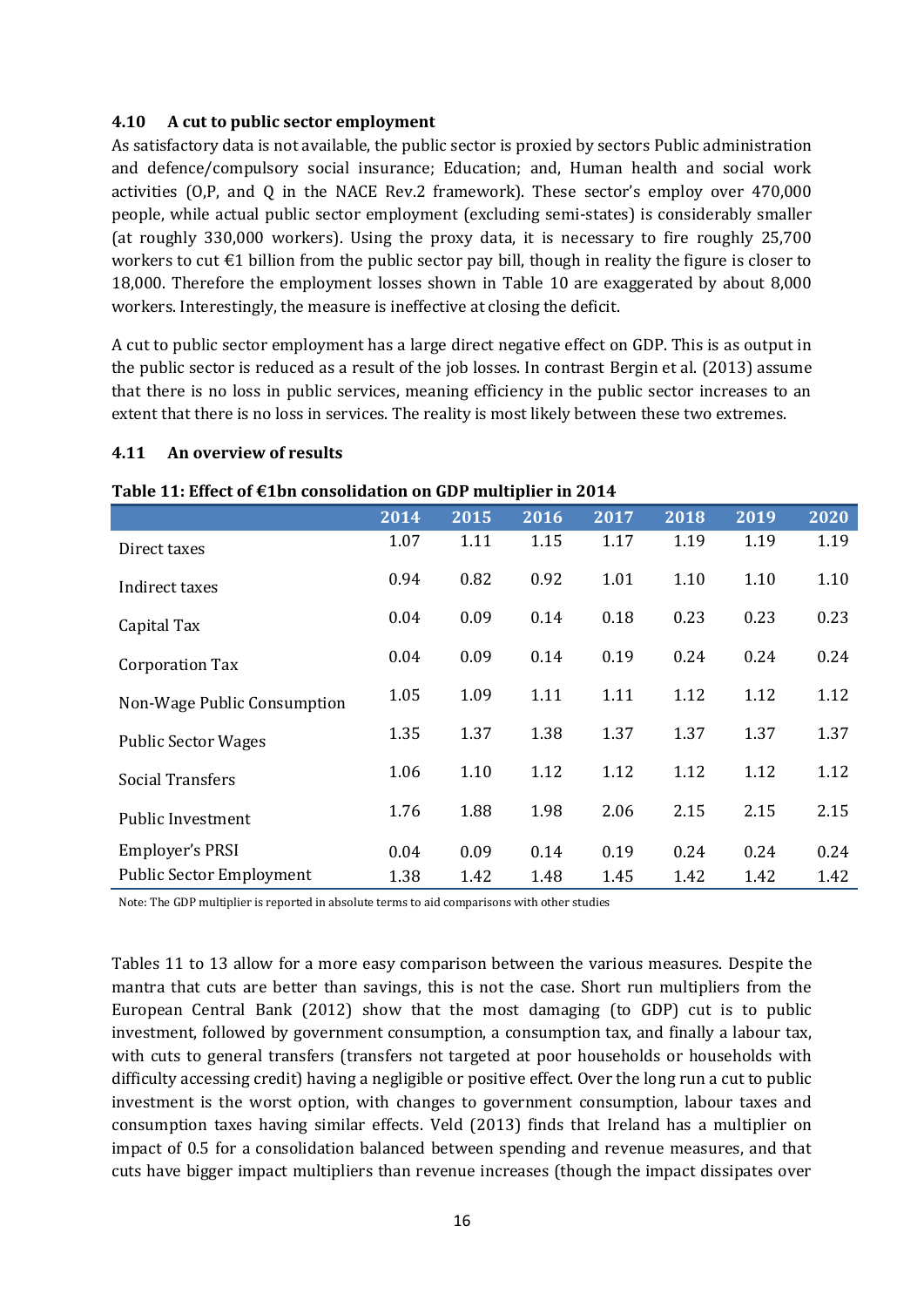time). The work of [Coenen et al. \(2012\)](#page-21-9) show for the EU cuts to government consumption and investment are both very negative, while changes to corporate taxes and labour taxes are less so. The work of [Bergin et al. \(2013\)](#page-21-17) is somewhat of an outlier in that cuts to public investment does not have the most damaging effect, but this is due to the HERMES model excluding the productivity boosting effects of public investment. Multipliers are compared in Table 11.

|                                 | 2014     | 2015     | 2016     | 2017     | 2018     | 2019     | 2020     |
|---------------------------------|----------|----------|----------|----------|----------|----------|----------|
| Direct taxes                    | $-8900$  | $-9100$  | $-9300$  | $-9400$  | $-9500$  | $-9500$  | $-9600$  |
| Indirect taxes                  | $-7200$  | $-6000$  | $-6600$  | $-7200$  | $-7700$  | $-8300$  | $-8800$  |
| Capital Tax                     | $-400$   | $-800$   | $-1100$  | $-1500$  | $-1800$  | $-2100$  | $-2400$  |
| <b>Corporation Tax</b>          | $-300$   | $-700$   | $-1100$  | $-1500$  | $-1900$  | $-2300$  | $-2700$  |
| Non-Wage Public Consumption     | $-10500$ | $-10800$ | $-10800$ | $-10800$ | $-10700$ | $-10600$ | $-10500$ |
| <b>Public Sector Wages</b>      | $-5200$  | $-5400$  | $-5400$  | $-5300$  | $-5200$  | $-5100$  | $-5000$  |
| <b>Social Transfers</b>         | $-8800$  | $-9000$  | $-9100$  | $-9000$  | $-8900$  | $-8800$  | $-8700$  |
| <b>Public Investment</b>        | $-18500$ | $-18800$ | $-18800$ | $-18600$ | $-18400$ | $-18200$ | $-18100$ |
| Employer's PRSI                 | $-400$   | $-800$   | $-1200$  | $-1500$  | $-1900$  | $-2300$  | $-2600$  |
| <b>Public Sector Employment</b> | -31300   | $-32100$ | $-32500$ | $-32200$ | $-32000$ | $-31700$ | $-31500$ |

| Table 12: Effect of €1bn consolidation on employment in 2014 |  |  |
|--------------------------------------------------------------|--|--|
|--------------------------------------------------------------|--|--|

#### **Table 13: Effect of €1bn consolidation on government borrowing requirement in 2014**

|                                 | 2014    | 2015     | 2016     | 2017     | 2018     | 2019     | 2020     |
|---------------------------------|---------|----------|----------|----------|----------|----------|----------|
| Direct taxes                    | $-527$  | -468     | $-486$   | $-509$   | $-538$   | $-568$   | $-600$   |
| Indirect taxes                  | $-902$  | $-1037$  | $-1157$  | $-1233$  | $-1309$  | $-1387$  | $-1469$  |
| Capital Tax                     | $-1022$ | $-1,043$ | $-1,064$ | $-1,085$ | $-1,106$ | $-1,128$ | $-1,151$ |
| <b>Corporation Tax</b>          | $-973$  | $-1042$  | $-1119$  | $-1203$  | $-1287$  | $-1375$  | $-1469$  |
| Non-Wage Public Consumption     | $-732$  | $-650$   | $-646$   | $-653$   | $-665$   | $-678$   | $-691$   |
| <b>Public Sector Wages</b>      | $-346$  | $-300$   | $-295$   | $-299$   | $-307$   | $-315$   | $-323$   |
| <b>Social Transfers</b>         | $-523$  | $-462$   | $-470$   | $-484$   | $-503$   | $-523$   | $-543$   |
| <b>Public Investment</b>        | $-420$  | $-255$   | $-216$   | $-194$   | $-177$   | $-157$   | $-134$   |
| Employer's PRSI                 | $-1022$ | $-1065$  | $-1124$  | $-1178$  | $-1235$  | $-1294$  | $-1356$  |
| <b>Public Sector Employment</b> | $-241$  | $-28$    | 43       | 73       | 88       | 101      | 114      |

Table 12 shows the effects on employment. Cuts to public investment have by far the worst effect on employment. Only changes to capital tax and corporation tax have relatively small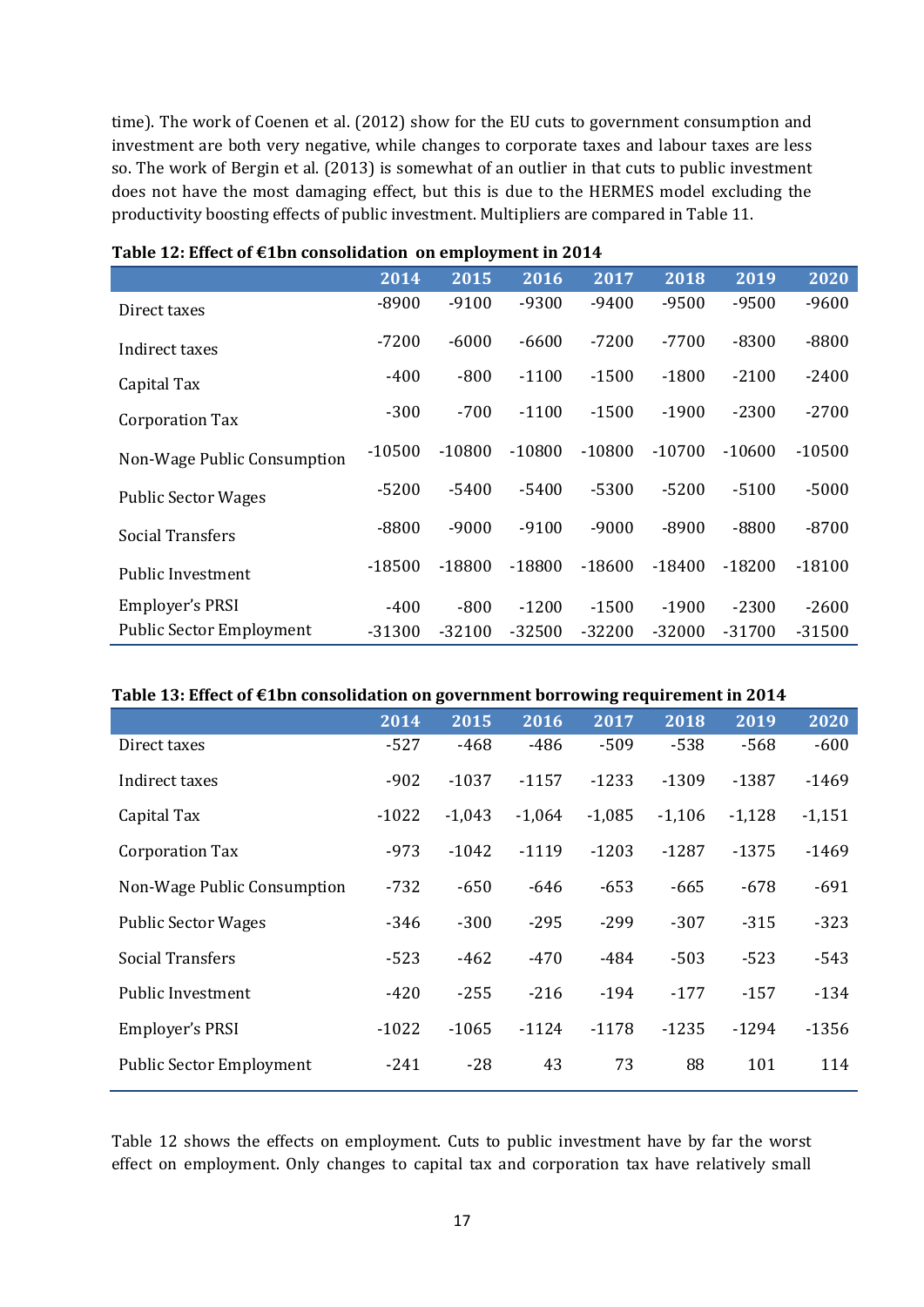negative effects on employment. Of the spending cuts, cuts to public wages have the smallest effect on employment. However, this is as much of public wages returns directly to the public purse in terms of income tax, so the actual amount of money taken from the economy is less than  $\epsilon$ 1 billion. The effectiveness of closing the public deficit is shown in Table 13.

|                                 | Bergin et al. (2013) | This study |
|---------------------------------|----------------------|------------|
| Income Tax                      | 0.4                  | 1.07       |
| <b>Public Sector Wage Rates</b> | 0.3                  | 1.35       |
| <b>Public Sector Employment</b> | 1.2                  | 1.38       |
| <b>Social Transfers</b>         | 0.4                  | 1.06       |
| Investment                      | 0.6                  | 1.76       |

**Table 14: Comparison to [Bergin et al. \(2013\)](#page-21-17)impact multipliers**

Note: The GDP multiplier is reported in absolute terms to aid comparisons with other studies

As can be seen from Table 14 the multipliers presented in this study are greater in magnitude than those of [Bergin et al. \(2013\)](#page-21-17). This seems largely to be due to private consumption being less sensitive in the HERMES model. In the HERMES model private consumption is a function of both household wealth and current income, while in this implementation of the HERMIN model it is determined by current income. The [Bergin et al. \(2013\)](#page-21-17) results are consistent in magnitude with European Commission estimates [\(Veld, 2013\)](#page-22-2). However, it should be noted that it is a subject of debate as to whether the effects of austerity have been underestimated [\(International](#page-22-0)  [Monetary Fund, 2012\)](#page-22-0). Overall it is an empirical question as to which are more accurate. This will require more data to become available, and though the result will be useful to help improve the models used, by the time such empirical results are available the Irish economy will hopefully no longer be facing the same challenges.

Finally, in terms of closing the deficit, tax increases are generally more effective than spending cuts. Though cuts to public investment may be the most politically easy option, it has the second the least effect in terms of closing the deficit. It should also be noted that any changes in social welfare payments due to changes in employment are not accounted for in this analysis (nor is any change in migration), and these are likely to have a significant impact. This represents an important limitation in this analysis.

#### **5 CONCLUSION**

At the beginning of the crisis the economic problem was treated as though it was a problem of supply, rather than a lack of demand resulting from a financial crisis. Within a few years the narrative changed from one of a crisis of the financial system to one of government finances. The result has been that five years on economies across the world are still in a depressed state.

There have been some changes in rhetoric. The aim of austerity has been to restore the public finances to balance. However, notions such as expansionary fiscal contraction and that it is more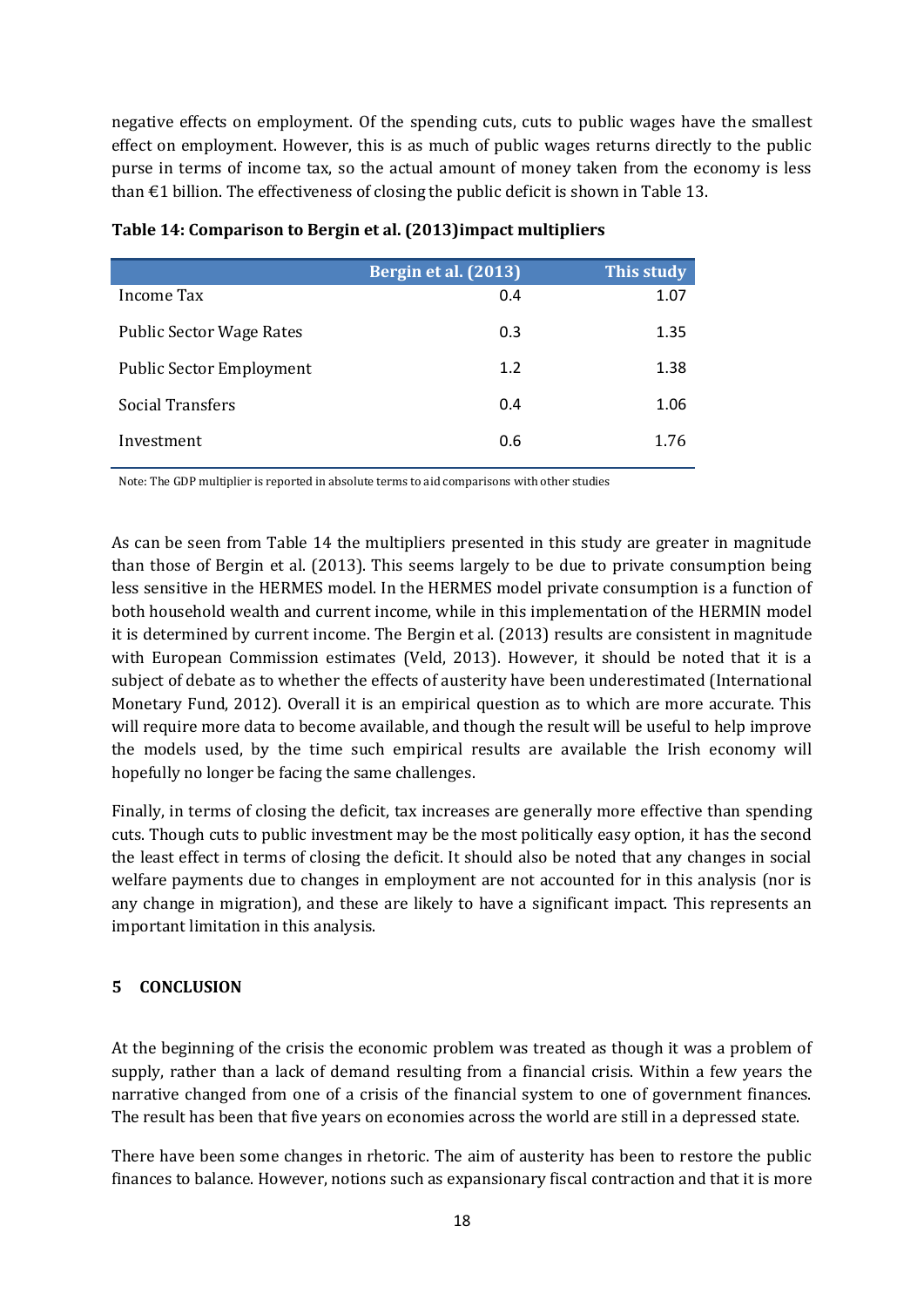effective to tax than to cut were always based more on anecdotes and strongly held opinions than rigorous analysis. At best they relied upon economies facing supply side problems rather than the demand side crisis faced today.

Previously, research on the effect of a fiscal stimulus was considered a 'backwater' [\(Ramey,](#page-22-1)  [2011\)](#page-22-1). However, since the beginning of the crisis there has been a large increase in the literature regarding the effects of fiscal stimulus. This has shown that fiscal multipliers, at least in a time of recession, are higher than would otherwise be the case. This greatly strengthens arguments in favour of a fiscal stimulus, and a tax based consolidation. It should be noted that the impact on the cost of borrowing is excluded.

According to the analysis presented in this paper the most effective methods of closing the deficit are through increases in capital taxes, the effective rate of corporation tax, and indirect tax. The least effective method is by cuts to public investment and the public sector pay-bill.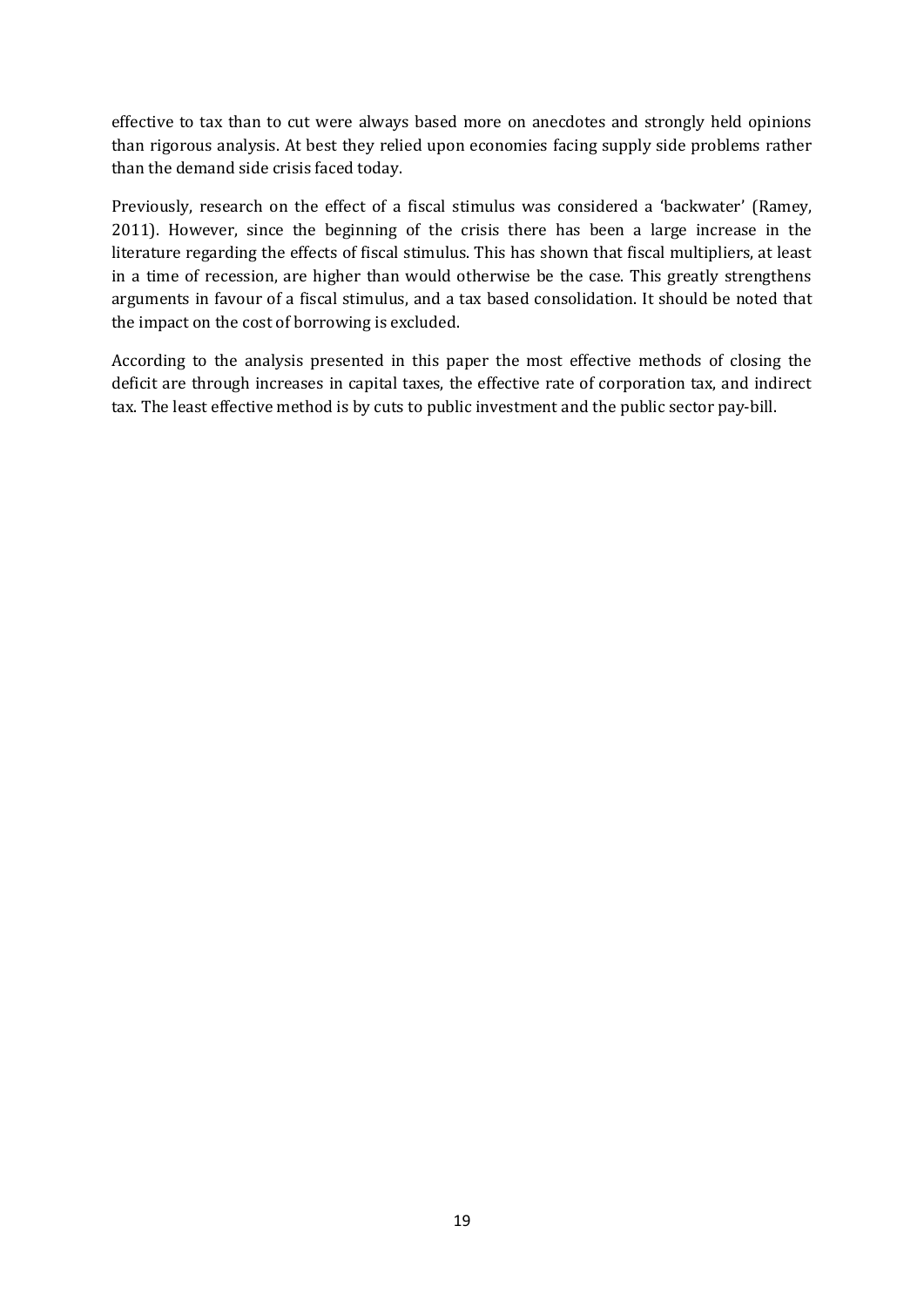#### **6 REFERENCES**

- <span id="page-21-8"></span>Alesina, A. F., & Ardagna, S. (2009). Large changes in fiscal policy: taxes versus spending: National Bureau of Economic Research.
- <span id="page-21-0"></span>Barro, R. J. (1974). Are government bonds net wealth? *The Journal of Political Economy, 82*(6), 1095- 1117.
- <span id="page-21-4"></span>Barro, R. J., & Redlick, C. J. (2011). Macroeconomic Effects From Government Purchases and Taxes. *The Quarterly Journal of Economics, 126*(1), 51-102. doi: 10.1093/qje/qjq002
- <span id="page-21-13"></span>Beetsma, R., & Giuliodori, M. (2011). The Effects of Government Purchases Shocks: Review and Estimates for the EU\*. *The Economic Journal, 121*(550), F4-F32.
- <span id="page-21-14"></span>Bénétrix, A., & Lane, P. R. (2009). The Impact of Fiscal Shocks on the Irish Economy. *The Economic and Social Review, 40*(4), 407-434.
- <span id="page-21-22"></span>Bergin, A., Conefrey, T., FitzGerald, J., & Kearney, I. (2010). The Behaviour of the Irish Economy: Insights from the HERMES Macro-Economic Model. *ESRI Working Paper, No. 287*.
- <span id="page-21-17"></span>Bergin, A., Conefrey, T., FitzGerald, J., Kearney, I., & Žnuderl, N. (2013). The HERMES-13 macroeconomic model of the Irish economy. *ESRI Working Paper*(460).
- <span id="page-21-3"></span>Blanchard, O., & Perotti, R. (2002). An Empirical Characterization of the Dynamic Effects of Changes in Government Spending and Taxes on Output. *The Quarterly Journal of Economics, 117*(4), 1329-1368. doi: 10.1162/003355302320935043
- <span id="page-21-19"></span>Bradley, J., & Untiedt, G. (2012a). Assessing the impact of EU Cohesion Policy: What can economic models tell us? *HERMIN Working Paper* (2-2012).
- <span id="page-21-18"></span>Bradley, J., & Untiedt, G. (2012b). Emerging from recession? Future prospects for the Irish economy 2012-2020: HERMIN.
- <span id="page-21-2"></span>Bradley, J., & Whelan, K. (1997). The Irish expansionary fiscal contraction: A tale from one small European economy. *Economic Modelling, 14*(2), 175-201. doi: [http://dx.doi.org/10.1016/S0264-9993\(96\)01036-X](http://dx.doi.org/10.1016/S0264-9993(96)01036-X)
- <span id="page-21-11"></span>Castro, F. d., Salto, M., & Steiner, H. (2013). The gap between public and private wages: new evidence for the EU. *European Economy. Economic Papers*(508).
- <span id="page-21-9"></span>Coenen, G., Erceg, C. J., Freedman, C., Furceri, D., Kumhof, M., Lalonde, R., . . . in't Veld, J. (2012). Effects of Fiscal Stimulus in Structural Models. *American Economic Journal: Macroeconomics, 4*(1), 22-68. doi: doi: 10.1257/mac.4.1.22
- <span id="page-21-16"></span>Cogan, J. F., Cwik, T., Taylor, J. B., & Wieland, V. (2010). New Keynesian versus old Keynesian government spending multipliers. *Journal of Economic Dynamics and Control, 34*(3), 281- 295. doi[: http://dx.doi.org/10.1016/j.jedc.2010.01.010](http://dx.doi.org/10.1016/j.jedc.2010.01.010)
- <span id="page-21-12"></span>Corsetti, G., Meier, A., & Müller, G. J. (2012). What determines government spending multipliers? *Economic Policy, 27*(72), 521-565. doi: 10.1111/j.1468-0327.2012.00295.x
- <span id="page-21-21"></span>Department of Finance. (2013). Ireland - Stability Programme Update.
- <span id="page-21-10"></span>Erceg, C. J., & Lindé, J. (2013). Fiscal consolidation in a currency union: Spending cuts vs. tax hikes. *Journal of Economic Dynamics and Control, 37*(2), 422-445. doi: <http://dx.doi.org/10.1016/j.jedc.2012.09.012>
- <span id="page-21-6"></span>European Central Bank. (2012). December Monthly Bulletin *Monthly Bulletin*: European Central Bank,.
- <span id="page-21-20"></span>European Commission. (2009). *Evaluating Socio Economic Development, SOURCEBOOK 2: Methods & Techniques Macroeconomic Models*.
- <span id="page-21-5"></span>European Commission. Directorate-General for Economic Financial Affairs. (2012). *European Economic Forecast: Autumn 2012*: Office for Official Publications of the European Communities.
- <span id="page-21-7"></span>Fine Gael. (2010). Pre-Budget 2011 Plan. In Fine Gael (Ed.). Dublin: Fine Gael,.
- <span id="page-21-15"></span>Galstyan, V., & Lane, P. R. (2009). Fiscal Policy and International Competitiveness: Evidence from Ireland. *The Economic and Social Review, 40*(3), 299-315.
- <span id="page-21-1"></span>Giavazzi, F., & Pagano, M. (1990). Can severe fiscal contractions be expansionary? Tales of two small european countries *NBER Macroeconomics Annual 1990, Volume 5* (pp. 75-122): MIT Press.